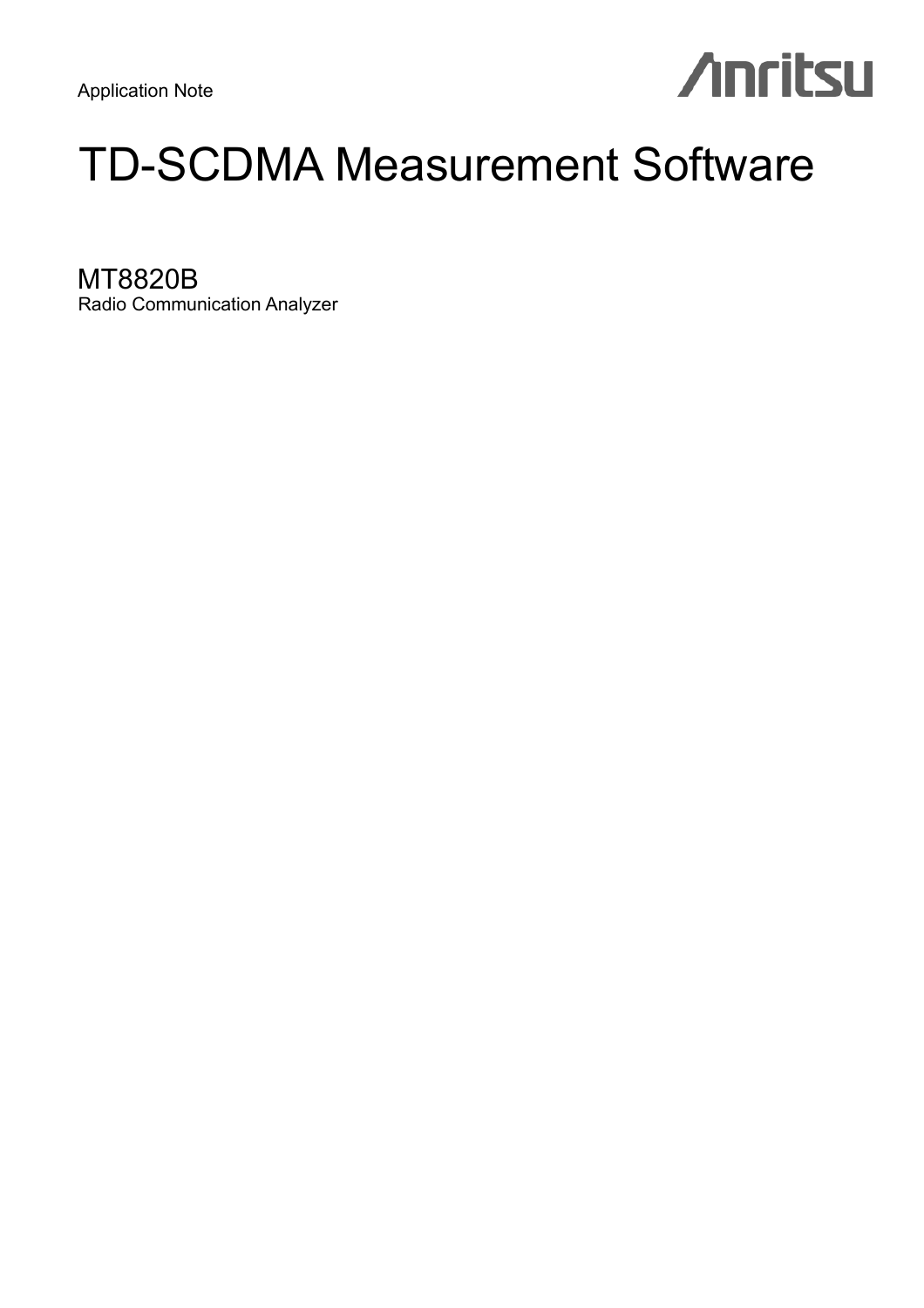# **Contents**

| 1.                                                                                   |                                                                                                                                                                                |  |
|--------------------------------------------------------------------------------------|--------------------------------------------------------------------------------------------------------------------------------------------------------------------------------|--|
| 1.1.                                                                                 |                                                                                                                                                                                |  |
| 1.2.                                                                                 |                                                                                                                                                                                |  |
| 1.3.<br>1.3.1.<br>1.3.2.                                                             |                                                                                                                                                                                |  |
| 1.3.3.<br>1.3.4.<br>1.3.5.                                                           | Switching Channel and Channel Coding (Single Code/Multi Code) by Handover 5                                                                                                    |  |
| 1.3.6.<br>1.3.7.<br>1.3.8.                                                           |                                                                                                                                                                                |  |
| 1.3.9.                                                                               | 1.3.10.<br>1.3.11.                                                                                                                                                             |  |
|                                                                                      | 1.3.12.<br>1.3.13.<br>1.3.14.<br>1.3.15.                                                                                                                                       |  |
|                                                                                      | 1.3.16.<br>1.3.17.                                                                                                                                                             |  |
| 1.4.<br>1.4.2.<br>1.4.3.<br>1.4.4.                                                   | 1.4.1.                                                                                                                                                                         |  |
| 1.5.                                                                                 | CLOSED LOOP POWER CONTROL MEASUREMENT (AUTOMATIC MEASUREMENT) 14<br>1.5.1.                                                                                                     |  |
| 1.6.<br>1.6.1.<br>1.6.2.<br>1.6.3.<br>1.6.4.<br>1.6.5.<br>1.6.6.                     | 5.4.5 Out-of-synchronisation handling of output power for continuous transmission 15<br>5.4.6 Out-of-synchronisation handling of output power for discontinuous transmission15 |  |
| 1.7.<br>1.7.1.<br>1.7.2.<br>1.7.3.<br>1.7.4.<br>1.7.5.<br>1.7.6.<br>1.7.7.<br>1.7.8. |                                                                                                                                                                                |  |
| 1.8.<br>1.8.1.<br>1.8.2.<br>1.8.3.<br>1.8.4.<br>1.8.5.<br>1.8.6.                     |                                                                                                                                                                                |  |
| 1.9.                                                                                 |                                                                                                                                                                                |  |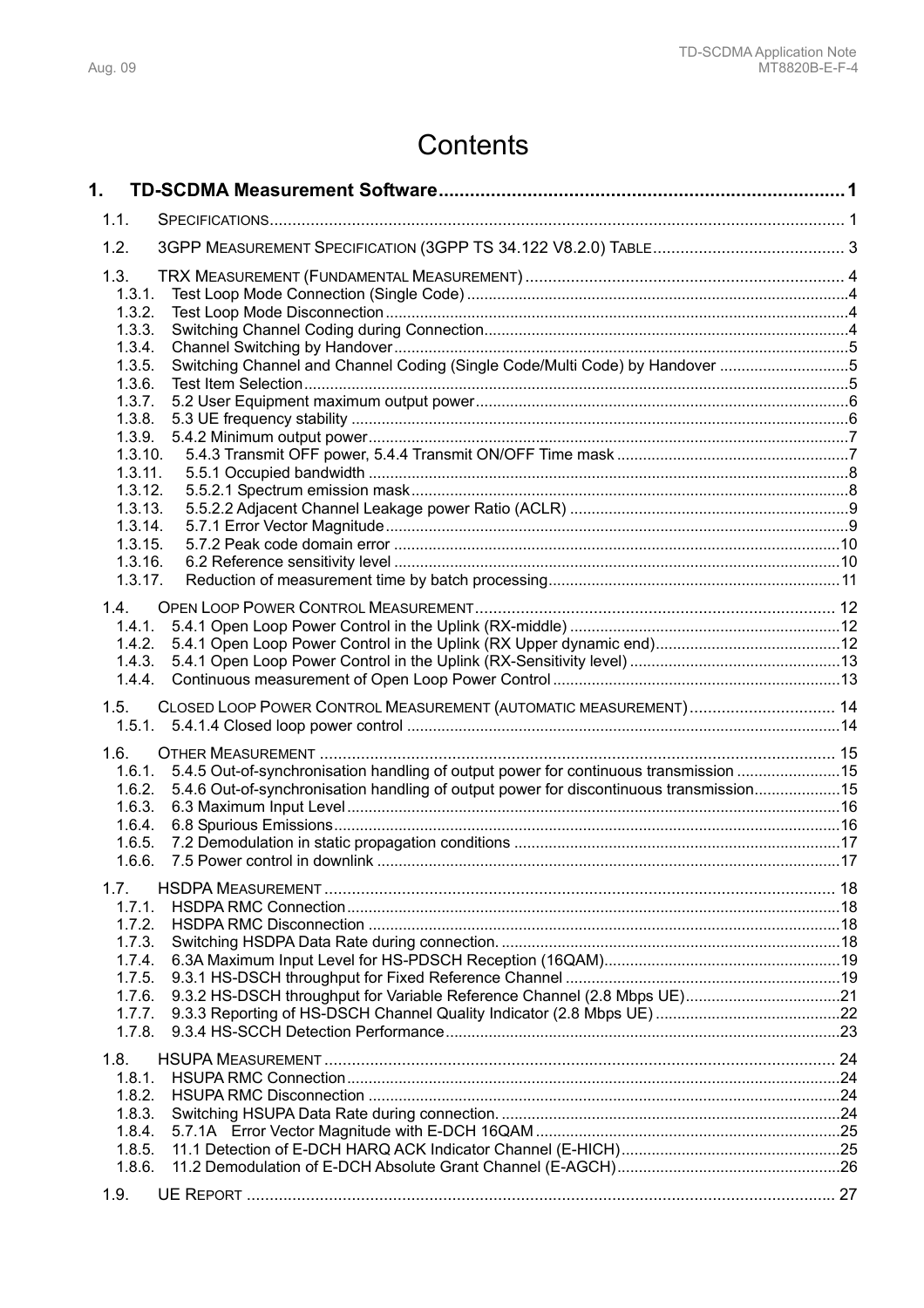# **1. TD-SCDMA Measurement Software**

# **1.1. Specifications**

| <b>Measurement Item</b>    | Specifications                                                                                                                                                                                                                         |
|----------------------------|----------------------------------------------------------------------------------------------------------------------------------------------------------------------------------------------------------------------------------------|
| <b>Modulation Analysis</b> | Frequency: 300 to 2700 MHz                                                                                                                                                                                                             |
|                            | Input level: $-30$ to $+35$ dBm(Main)                                                                                                                                                                                                  |
|                            | Carrier frequency accuracy: $\pm$ (Setting frequency $\times$ Reference<br>oscillator accuracy $+$ 10 Hz)                                                                                                                              |
|                            | Modulation accuracy (residual vector error): $\leq$ 2.5% (when Single<br>Code is input)                                                                                                                                                |
| <b>RF Power</b>            | Frequency: 300 to 2700 MHz                                                                                                                                                                                                             |
|                            | Input level: $-70$ to $+35$ dBm(Main)                                                                                                                                                                                                  |
|                            | Measurement accuracy: $\pm 0.5$ dB(-25 to +35 dBm), $\pm 0.7$ dB(-55 to<br>$-25$ dBm),<br>$\pm 0.9$ dB(-70 to -55 dBm), after calibration                                                                                              |
|                            | Linearity: $\pm 0.2$ dB(0 to -40 dB, $\ge$ -55 dBm), $\pm 0.4$ dB(0 to -40 dB,<br>$\ge -65$ dBm)                                                                                                                                       |
|                            | Measurement object: DPCH, UpPCH                                                                                                                                                                                                        |
| Occupied bandwidth         | Frequency: 300 to 2700 MHz                                                                                                                                                                                                             |
|                            | Input level: $-10$ to $+35$ dBm(Main)                                                                                                                                                                                                  |
| Adjacent channel           | Frequency: 300 to 2700 MHz                                                                                                                                                                                                             |
| Leakage power              | Input level: $-10$ to $+35$ dBm(Main)                                                                                                                                                                                                  |
|                            | Measurement point: $\pm$ 1.6 MHz, $\pm$ 3.2 MHz                                                                                                                                                                                        |
|                            | Measurement range: $\geq$ 50 dB( $\pm$ 1.6 MHz), $\geq$ 55 dB( $\pm$ 3.2MHz)                                                                                                                                                           |
| RF signal generator        | Output frequency: 300 to 2700 MHz (1Hz step)                                                                                                                                                                                           |
|                            | Channel level(DPCH): $-30.0$ to 0.0 dB[0.1 dB step, level relative to<br>the total level (lor)]                                                                                                                                        |
|                            | Channel level accuracy: $\pm 0.2$ dB(level accuracy relative to lor)                                                                                                                                                                   |
|                            | AWGN level: Off, $-20$ to $+5$ dB(0.1 dB step)                                                                                                                                                                                         |
|                            | AWGN level accuracy: $\pm 0.2$ dB(level accuracy relative to lor)                                                                                                                                                                      |
| Error rate                 | Function: Applying PN9 or PN15 pattern to DTCH                                                                                                                                                                                         |
| measurement                | Measurement item: BER, BLER                                                                                                                                                                                                            |
|                            | BER measurement object: Loop Back data applied to uplink DTCH                                                                                                                                                                          |
|                            | BLER measurement object: Loop Back data applied to uplink DTCH                                                                                                                                                                         |
| Call processing            | Call control: Location registration, call origination, call termination,<br>handover, network-side release, UE-side release (Execution<br>of the operation conforming to the 3GPP standard and<br>pass/fail judgment can be performed) |
|                            | UE control: Output level, loopback                                                                                                                                                                                                     |
|                            | (UE control conforming to the 3GPP standard can be<br>performed)                                                                                                                                                                       |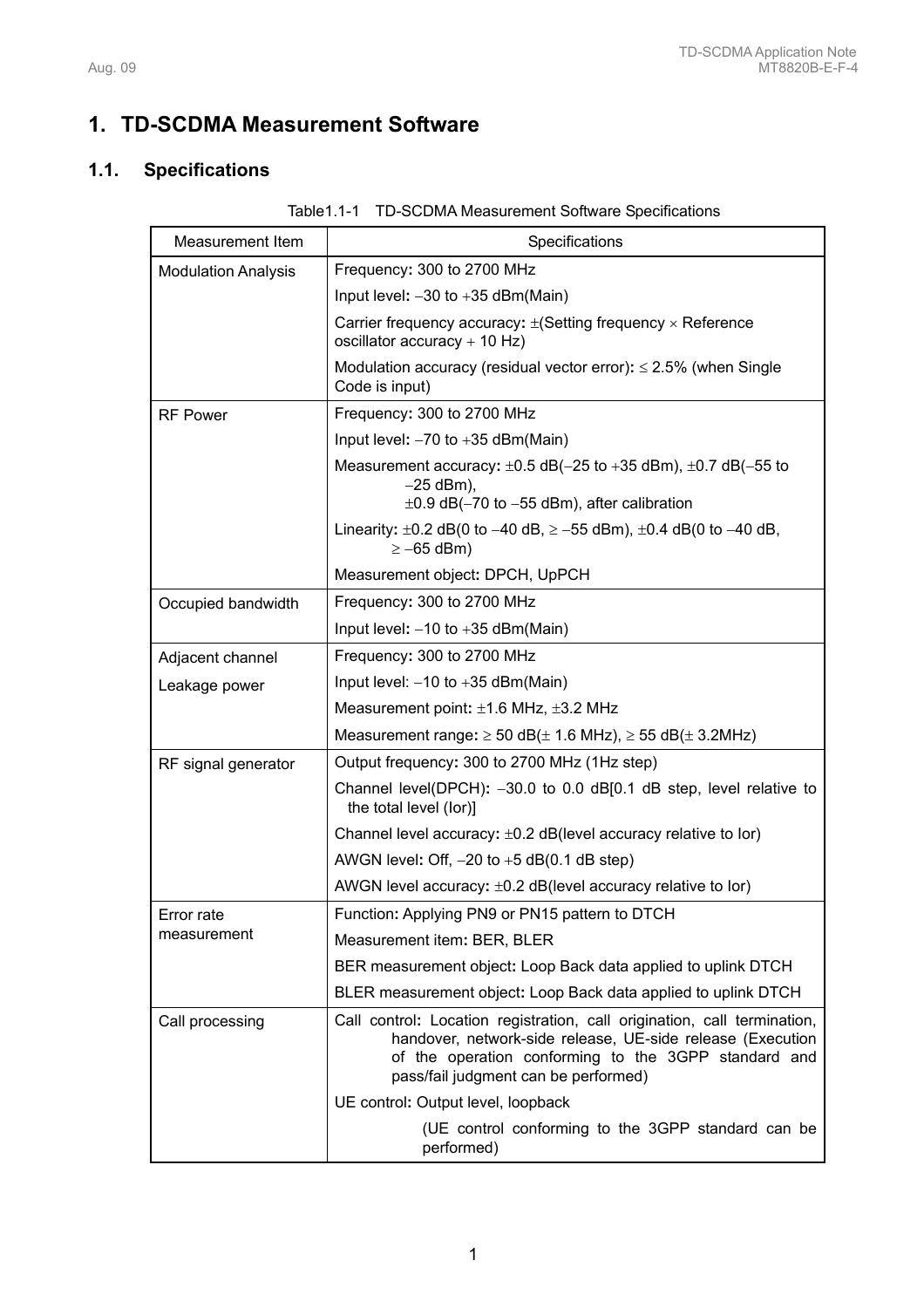| Measurement Item          | Specifications                                                                                                                                                                                                                                                             |
|---------------------------|----------------------------------------------------------------------------------------------------------------------------------------------------------------------------------------------------------------------------------------------------------------------------|
| Throughput<br>measurement | Function: Transferring HS-SCCH and HS-PDSCH according to fixed<br>reference channel<br>Measurement item: BLER, Throughput<br>Measurement object: ACK and NACK applied to HS-SICH                                                                                           |
| CQI measurement           | Measurement object: Periodically reported CQI value applied to<br><b>HS-SICH</b>                                                                                                                                                                                           |
| Call processing           | Call control: Location registration, Fixed reference channel<br>(Execution of the operation conforming to the<br>3GPP standard and pass/fail judgment can be<br>performed)<br>UE control: Output level<br>(UE control conforming to the 3GPP standard can be<br>performed) |

| Table 1.1-2 TD-SCDMA HSDPA Measurement Software Option Specifications |  |
|-----------------------------------------------------------------------|--|
|                                                                       |  |

Table 1.1-3 TD-SCDMA HSUPA Measurement Software Option Specifications

| Measurement Item | <b>Specifications</b>                                                                                                                                                                                                                                         |
|------------------|---------------------------------------------------------------------------------------------------------------------------------------------------------------------------------------------------------------------------------------------------------------|
| Call processing  | Call control: Location registration, FRC1, FRC2<br>(Execution of the operation conforming to the<br>3GPP standard and pass/fail judgment can be<br>performed)<br>UE control: Output level<br>(UE control conforming to the 3GPP standard can be<br>performed) |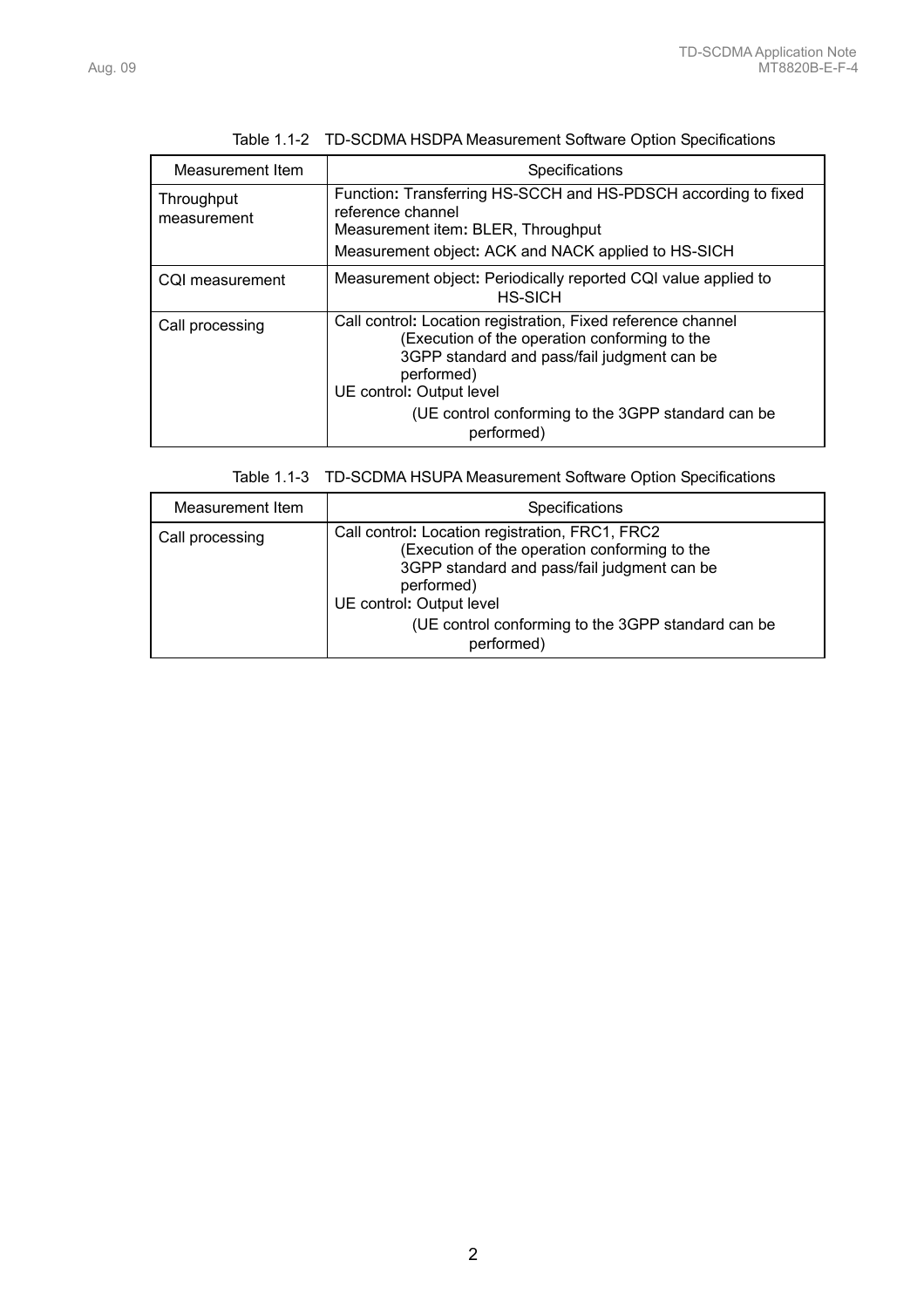# **1.2. 3GPP Measurement Specification (3GPP TS 34.122 V8.2.0) Table**  Item **International Comment** Comment **5 Transmitter Characteristics**

| ${\bf 5}$               | <b>Transmitter Characteristics</b>                             |                                                   |            |
|-------------------------|----------------------------------------------------------------|---------------------------------------------------|------------|
| 5.2                     | User Equipment maximum output power                            |                                                   | $\sqrt{v}$ |
| 5.3                     | UE frequency stability                                         |                                                   | $\sqrt{2}$ |
| 5.4                     | <b>Output Power Dynamics</b>                                   |                                                   |            |
| 5.4.1.3                 | Open loop power control                                        |                                                   | $\sqrt{2}$ |
| 5.4.1.4                 | Closed loop power control                                      |                                                   | $\sqrt{2}$ |
| 5.4.2                   | Minimum output power                                           |                                                   | $\sqrt{2}$ |
| 5.4.3                   | Transmit OFF power                                             |                                                   | $\sqrt{2}$ |
| 5.4.4                   | Transmit ON/OFF Time mask                                      |                                                   | $\sqrt{2}$ |
| 5.4.5                   | Out-of-synchronisation handling of output power for continuous |                                                   | $\sqrt{2}$ |
|                         | transmission                                                   |                                                   |            |
| 5.4.6                   | Out-of-synchronisation handling of output power for            |                                                   | $\sqrt{2}$ |
|                         | discontinuous transmission                                     |                                                   |            |
| 5.5                     | <b>Output RF spectrum emissions</b>                            |                                                   |            |
| 5.5.1                   | Occupied bandwidth                                             |                                                   | $\sqrt{2}$ |
| 5.5.2                   | Out of band emission                                           |                                                   |            |
| 5.5.2.1                 | Spectrum emission mask                                         |                                                   | $\sqrt{v}$ |
| 5.5.2.2                 | Adjacent Channel Leakage power Ratio (ACLR)                    |                                                   | $\sqrt{v}$ |
| 5.5.3                   | <b>Spurious Emissions</b>                                      | Requires SPA                                      | $\sqrt{}$  |
| 5.6                     | <b>Transmit Intermodulation</b>                                | Requires SG and SPA                               | $\sqrt{}$  |
| $\overline{5.7}$        | <b>Transmit Modulation</b>                                     |                                                   |            |
| 5.7.1                   | Error Vector Magnitude                                         |                                                   | $\sqrt{2}$ |
| 5.7.1A                  | Error Vector Magnitude with E-DCH 16QAM                        | MX882007C-021                                     | $\sqrt{2}$ |
| 5.7.2                   | Peak code domain error                                         |                                                   | $\sqrt{2}$ |
| 6                       | <b>Receiver Characteristics</b>                                |                                                   |            |
| 6.2                     | Reference sensitivity level                                    |                                                   | $\sqrt{2}$ |
| 6.3                     | Maximum Input Level                                            |                                                   | $\sqrt{2}$ |
| 6.3A                    | Maximum Input Level for HS-PDSCH Reception (16QAM)             | MX882007C-011                                     | $\sqrt{2}$ |
| 6.4                     | Adjacent Channel Selectivity (ACS)                             | <b>Requires SG</b>                                |            |
| 6.5                     | <b>Blocking Characteristics</b>                                | <b>Requires SG</b>                                | $\sqrt{}$  |
| 6.6                     | Spurious Response                                              | <b>Requires SG</b>                                | $\sqrt{ }$ |
| 6.7                     | <b>Intermodulation Characteristics</b>                         | <b>Requires SG</b>                                | $\sqrt{}$  |
| 6.8                     | <b>Spurious Emissions</b>                                      | Requires SPA                                      | $\sqrt{ }$ |
| $\overline{\mathbf{7}}$ | <b>Performance Requirements</b>                                |                                                   |            |
| 7.2                     | Demodulation in static propagation conditions                  | Support 12.2kbps only                             | $\sqrt{v}$ |
| 7.5                     | Power control in downlink                                      | <b>Requires Fading Simulator</b>                  | $\sqrt{ }$ |
| $\overline{9}$          | Performance requirements for HSDPA                             |                                                   |            |
| 9.3                     | Performance Requirements for 1.28 Mcps TDD option              |                                                   |            |
| 9.3.1                   | HS-DSCH Throughput for Fixed Reference Channels                | MX882007C-011                                     | $\sqrt{ }$ |
|                         |                                                                | <b>Requires Fading Simulator</b>                  |            |
| 9.3.2                   | HS-DSCH Throughput for Variable Reference Channels             | MX882007C-011                                     | $\sqrt{}$  |
|                         |                                                                | Requires Fading Simulator                         |            |
| 9.3.3                   | Reporting of HS-DSCH Channel Quality Indicator                 | MX882007C-011                                     | $\sqrt{ }$ |
|                         |                                                                | <b>Requires Fading Simulator</b>                  |            |
| 9.3.4                   | <b>HS-SCCH Detection Performance</b>                           |                                                   | $\sqrt{ }$ |
|                         |                                                                | MX882007C-011<br><b>Requires Fading Simulator</b> |            |
|                         |                                                                |                                                   |            |
| 11                      | <b>Performance Requirement (E-DCH)</b>                         |                                                   |            |
| 11.1                    | Detection of E-DCH HARQ ACK Indicator Channel (E-HICH)         | MX882007C-021                                     | $\sqrt{}$  |
|                         |                                                                | Requires Fading Simulator<br>MX882007C-021        | $\sqrt{}$  |
| 11.2                    | Demodulation of E-DCH Absolute Grant Channel (E-AGCH)          |                                                   |            |
|                         |                                                                | Requires Fading Simulator                         |            |

√√**:** Support | √**:** Requires external equipment (SPA or SG) | F**:** Future Support | –**:** Not Support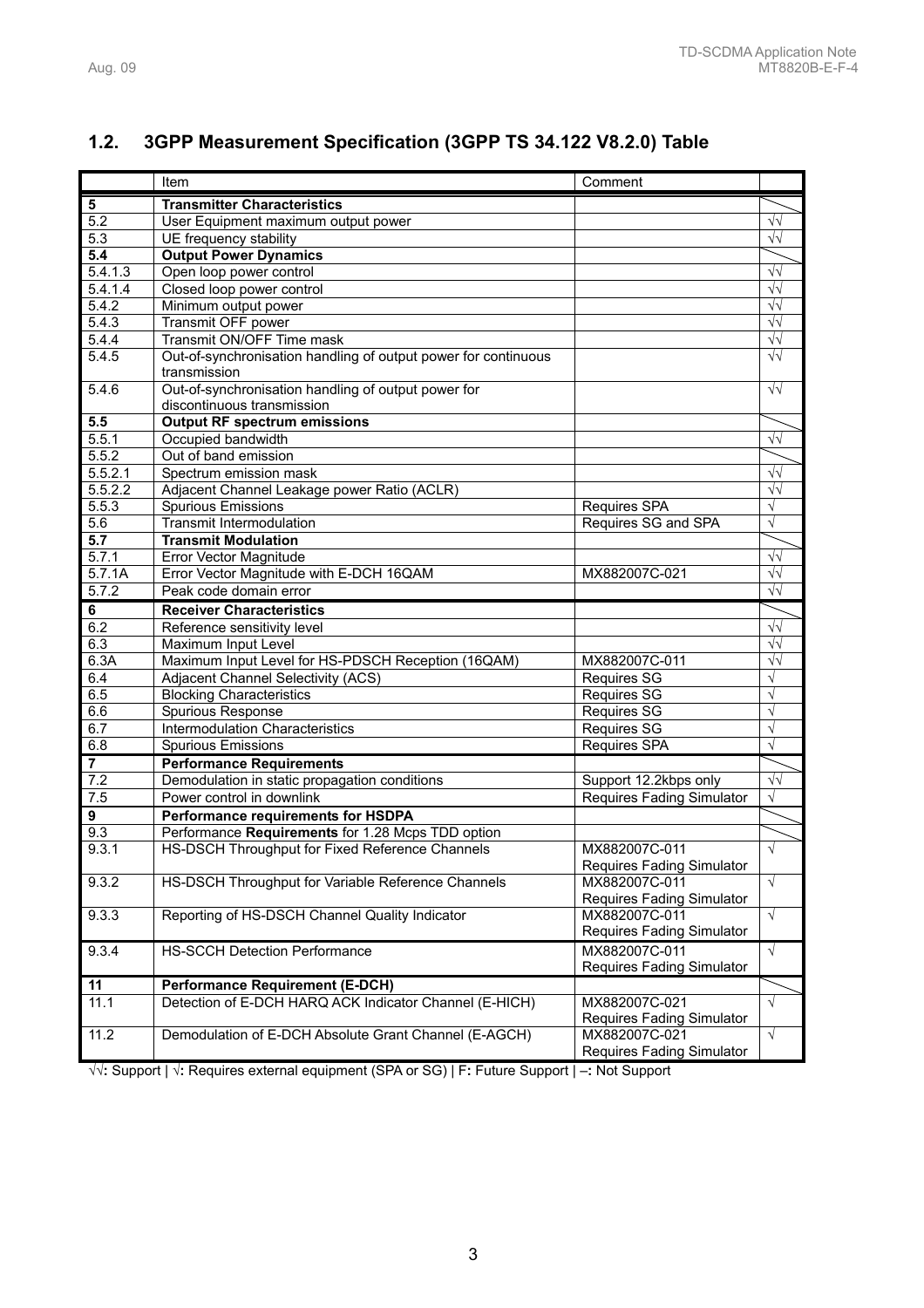# **1.3. TRX Measurement (Fundamental Measurement)**

Hereafter, control software is presupposed created by GPIB. See operation manual for details of GPIB commands and manual operations. GPIB commands are written in red. UE power class is presupposed 2.

# 1.3.1. Test Loop Mode Connection (Single Code)

Measurement is performed by connecting to Test Loop Mode1. The connection procedures are below. Start from step 4 when location registration is already executed.

- 1. Execute **PRESET** to set default parameter.
- 2. Turn on UE power.
- 3. Execute **CALLSTAT?** and wait until the response becomes 2(=Idle(Regist)).
- 4. Execute **CALLSA** to connect to Test Loop Mode1.
- 5. Execute **CALLSTAT?** and wait until the response becomes 7(=Test Loop Mode).

#### **Call Status can be confirmed using CALLSTATIC?.**

The confirmation procedures using **CALLSTATIC?** are below.

- 1. Execute **PRESET** to set default parameter.
- 2. Turn on UE power.
- 3. Execute **CALLSTATIC?** to confirm Call Status. When Call Status will be 2(=Idle(Regist)), the response will be returned.
- 4. Execute **CALLSA** to connect to Test Loop Mode1.
- 5. Execute **CALLSTATIC?** to confirm Call Status. When Call Status will be 7(=Test Loop Mode), the response will be returned.

#### 1.3.2. Test Loop Mode Disconnection

- 1. Execute **CALLSO** to disconnect from Test Loop Mode1.
- 2. Execute **CALLSTAT?** and wait until the response becomes 2(=Idle(Regist)).

The confirmation procedures using **CALLSTATIC?** are below.

- 1. Execute **CALLSO** to disconnect from Test Loop Mode1.
- 2. Execute **CALLSTATIC?** to confirm Call Status. When Call Status will be 2(=Idle(Regist)), the response will be returned.

#### 1.3.3. Switching Channel Coding during Connection

Channel Coding can be switched during Connection. The switching procedures are below.

- 1. Connect to Test Loop Mode1.
- 2. Execute **CHCODING RMC\_SINGLE** to set Channel Coding to RMC (Single Code).
- 3. Execute TRX measurement.
- 4. Execute **CHCODING RMC\_MULTI** to set Channel Coding to RMC (Multi Code).
- 5. Execute TRX measurement.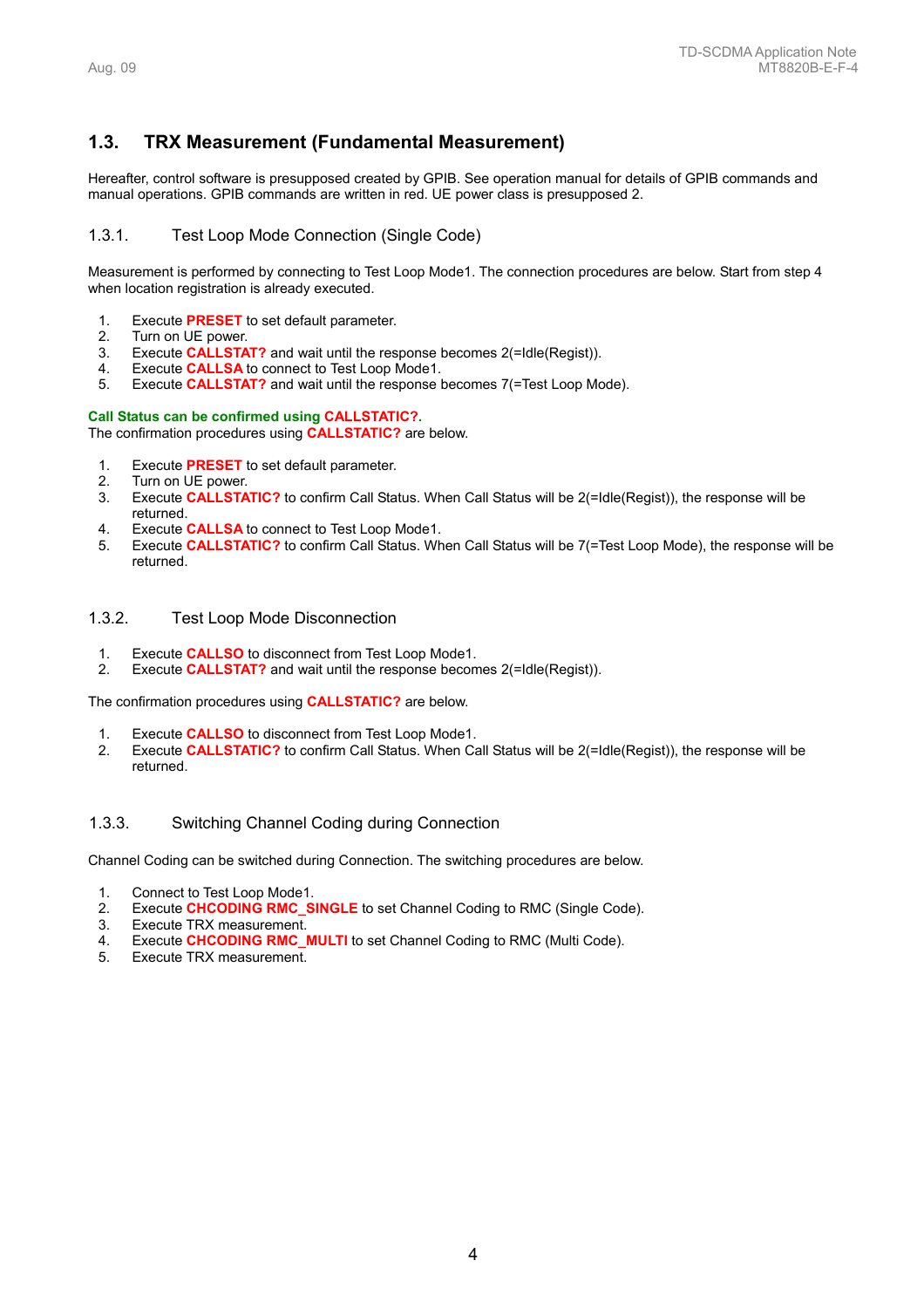#### 1.3.4. Channel Switching by Handover

Measurement is normally performed at three frequency points (L, M and H). Channel can be switched quickly without reconnection by changing it at handover. Output Level must be set higher to avoid failing handover. Also, the GPIB commands, which transmitted during handover, stand by until the handover ends.

- Execute TRX measurement at L channel.
- 2. Execute **CHAN 10087** to handover to M channel.
- 3. Execute TRX measurement.
- 4. Execute **CHAN 10121** to handover to H channel.
- Execute TRX measurement.

#### 1.3.5. Switching Channel and Channel Coding (Single Code/Multi Code) by Handover

Measurement is normally performed at three frequency points (L, M and H) and Channel Coding (Single Code or Multi Code). Channel and Channel Coding can be switched quickly without reconnection by changing it at handover. Output Level must be set higher to avoid failing handover. Also, the GPIB commands, which transmitted during handover, stand by until the handover ends.

- 1. Execute **HO 10053, RMC\_SINGLE** to handover to L channel and Single Code.
- 2. Execute TRX measurement.<br>3. Execute HO 10053, RMC M
- Execute **HO 10053, RMC\_MULTI** to handover to L channel and Multi Code.
- 4. Execute TRX measurement.
- 5. Execute **HO 10087, RMC\_SINGLE** to handover to M channel and Single Code.
- Execute TRX measurement.
- 7. Execute **HO 10087, RMC\_MULTI** to handover to M channel and Multi Code.
- 8. Execute TRX measurement. 9. Execute **HO 10121, RMC\_SINGLE** to handover to H channel and Single Code.
- 10. Execute TRX measurement.
- 11. Execute **HO 10121, RMC\_MULTI** to handover to H channel and Multi Code.
- 12. Execute TRX measurement.

#### 1.3.6. Test Item Selection

All measurement items are turned on in the default setting of MT8820B. In order to reduce measurement time, unnecessary items, such as BER and BLER measurements, should be turned off (**BER\_MEAS OFF**, **BLER\_MEAS OFF**) before measurement.

All measurement items can be turned off when setting **ALLMEASITEMS\_OFF**.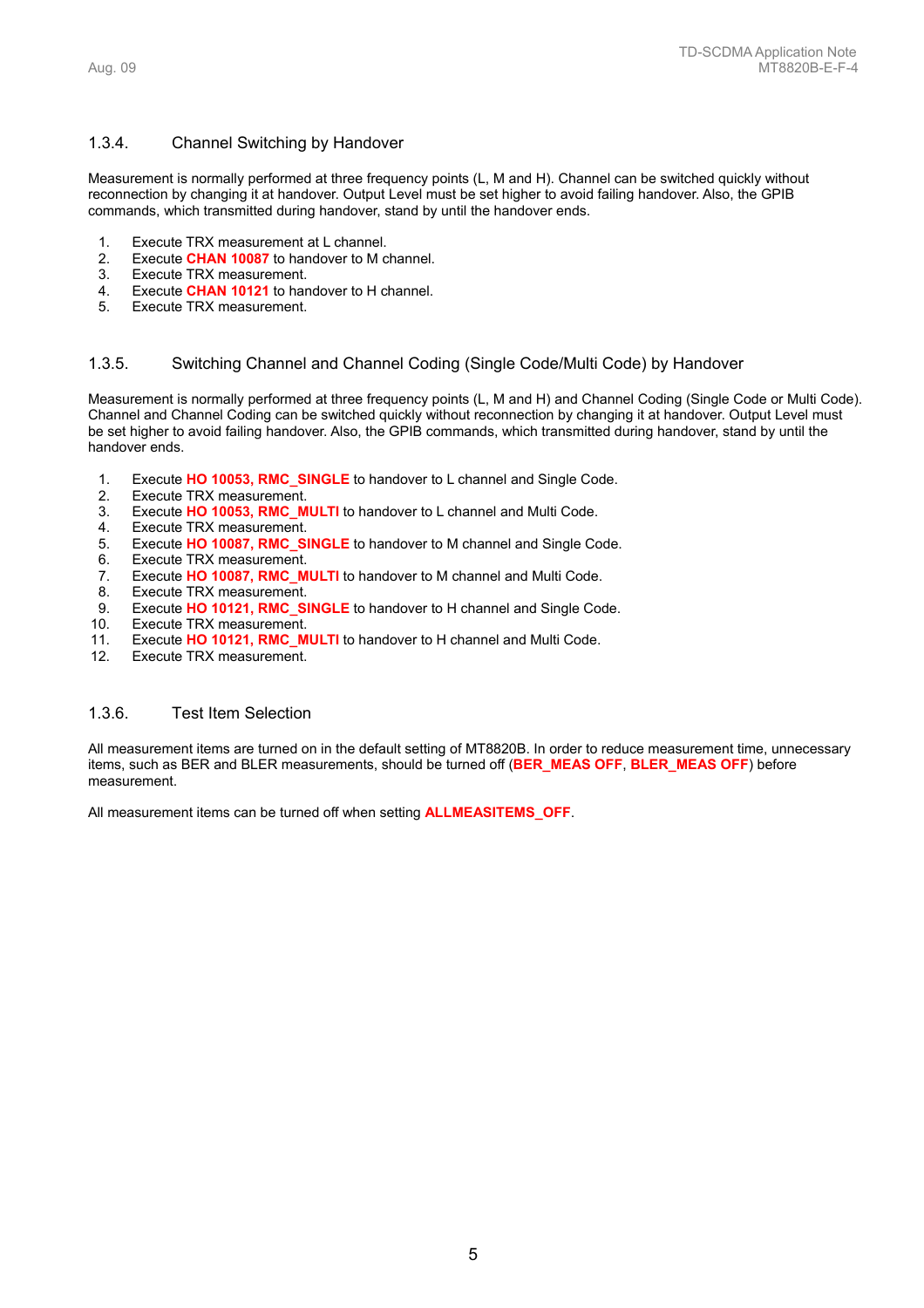# 1.3.7. 5.2 User Equipment maximum output power

- 1. Connect to Test Loop Mode1.
- 2. Execute **CHCODING RMC\_SINGLE** to set Channel Coding to RMC (Single Code).
- 3. Execute **TESTPRM CALL\_MAXPWR** to set Test Parameter to Call Maximum Output Power.
- 4. Wait until UE power reaches the maximum.
- 5. Execute **PWR\_AVG 20** to set the average count of power measurement at 20 times.
- 6. Execute **SWP** to perform power measurement.
- 7. Execute **AVG\_POWER?** to read the power measurement result.
- 8. Check the measurement result is +24 dBm(+1.7 dB/-3.7 dB).<br>9. Execute CHCODING RMC\_MULTI to set Channel Coding to
- Execute **CHCODING RMC\_MULTI** to set Channel Coding to RMC (Multi Code).
- 10. Execute **SWP** to perform power measurement.
- 11. Execute **AVG\_POWER?** to read power measurement result.
- 12. Check the measurement result is +21 dBm(+1.7 dB/-3.7 dB).

| Power Measurement  |          |       | (Meas, Count : I | 20/                        | 20) |
|--------------------|----------|-------|------------------|----------------------------|-----|
|                    | Avg.     | Max.  | Min.             | Limit                      |     |
| <b>TX Power</b>    | [25, 13] | 25.18 |                  | 24.98 dBm 20.3 to 25.7 dBm |     |
| RRC Filtered Power | 24.90    | 24.95 | $24.74$ dBm      |                            |     |
| Judgement          | Pass     |       |                  |                            |     |
|                    |          |       |                  |                            |     |
|                    |          |       |                  |                            |     |

**TX Power corresponds to Mean Power (2MHz band).** 

- 1.3.8. 5.3 UE frequency stability
	- 1. Connect to Test Loop Mode1.
	- 2. Execute **CHCODING RMC\_SINGLE** to set Channel Coding to RMC (Single Code).
	- 3. Execute **TESTPRM CALL\_BERSENS** to set Test Parameter to Call BER (Reference Sensitivity Level).<br>4. Wait until UF power reaches the maximum.
	- Wait until UE power reaches the maximum.
	- 5. Execute **FREQ\_AVG 200** to set the average count of Frequency measurement at 200 times.
	- 6. Execute **SWP** to perform Frequency measurement.
	- 7. Execute **MAXABS\_CARRFERR? PPM** to read Frequency Error measurement result.
	- 8. Check the measurement result is lower than (0.1 ppm + 10 Hz).

| <b>Frequency Error</b>  |        | 200)<br>(Meas, Count : $200/$ |               |                     |
|-------------------------|--------|-------------------------------|---------------|---------------------|
|                         | Avg.   |                               |               |                     |
| Cannier Frequency       |        | 2010.800016 MHz               |               |                     |
|                         | Avg.   | Max.                          | Min.          | Limit               |
| Carrier Frequency Error | 0.0160 | 0.0360                        | $-0.0020$ kHz |                     |
|                         | 0.01   | 0.02                          | $0.00$ ppm    | $\leq 0.1$ ppm+10Hz |
| Judgement               | Pass   |                               |               |                     |
|                         |        |                               |               |                     |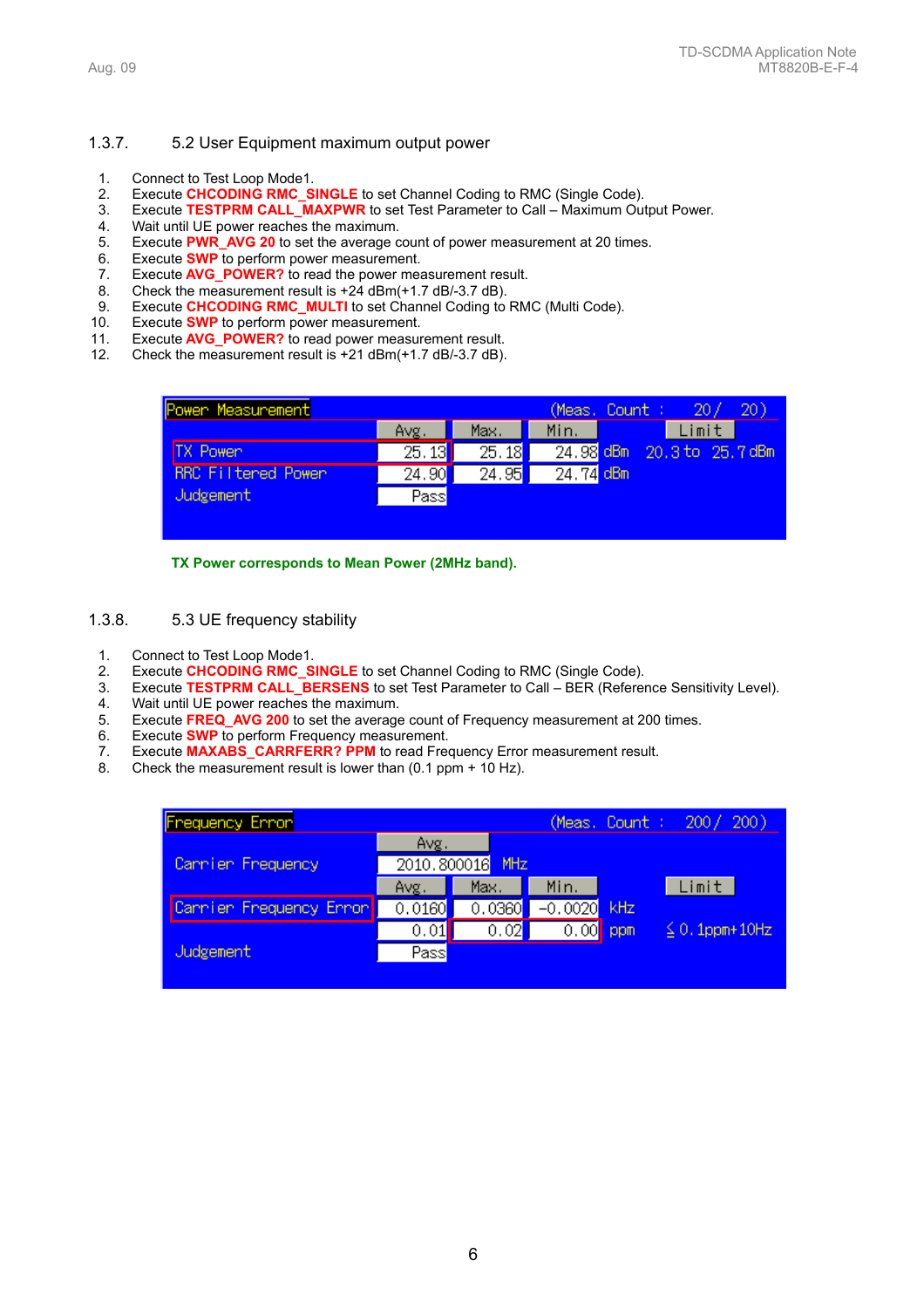#### 1.3.9. 5.4.2 Minimum output power

- 1. Connect to Test Loop Mode1.
- 2. Execute **CHCODING RMC\_SINGLE** to set Channel Coding to RMC (Single Code).
- 3. Execute **TESTPRM CALL\_MINPWR** to set Test Parameter to Call Minimum Output Power.
- 
- 4. Wait until UE power reaches the minimum.<br>5. Execute **PWR AVG 20** to set the average of Execute **PWR\_AVG 20** to set the average count of power measurement at 20 times.
- 6. Execute **SWP** to perform Power measurement.
- 7. Execute **AVG\_POWER?** to read the measurement result.
- 8. Check the measurement result is lower than -48 dBm.

| Power Measurement         |                    |                    | (Meas, Count : | 20)<br>20/                 |
|---------------------------|--------------------|--------------------|----------------|----------------------------|
|                           | Avg.               | Max.               | Min.           | Limit                      |
| <b>TX Power</b>           | $\overline{25.13}$ | 25.18              |                | 24.98 dBm 20.3 to 25.7 dBm |
| <b>RRC Filtered Power</b> | 24.90              | $\overline{24.95}$ | $24.74$ dBm    |                            |
| Judgement                 | Pass               |                    |                |                            |
|                           |                    |                    |                |                            |

#### 1.3.10. 5.4.3 Transmit OFF power, 5.4.4 Transmit ON/OFF Time mask

- 1. Connect to Test Loop Mode1.
- 2. Execute **CHCODING RMC\_SINGLE** to set Channel Coding to RMC (Single Code).
- 3. Execute **TESTPRM CALL\_OFFPWR** to set Test Parameter to Call Off Power.<br>4. Wait until UE power reaches the maximum.
- Wait until UE power reaches the maximum.
- 5. Execute **PWRTEMP\_AVG 20** to set the average count of Power Template measurement at 20 times.
- 6. Execute **SWP** to perform Power Template measurement.
- 7. Execute **POWERPASS?** to read Power Template measurement result.
- 8. Check the measurement result is PASS.

| Power Template View  |          |          |              | (Meas, Count : I | 20/<br><b>20</b> ) |
|----------------------|----------|----------|--------------|------------------|--------------------|
|                      | Avg.     | Max.     | Min.         |                  | Limit              |
| Off Power $(TS s-1)$ | $-76.50$ | $-73.70$ | $-79.27$ dBm |                  | $\leq -63.5$ dBm   |
| Off Power $(TS s+1)$ | $-76.76$ | $-73.77$ | $-81.68$     | dBm              | $\leq -63.5$ dBm   |
| $-50$ d $Bm$         | $-79.50$ | $-74.76$ | $-86.17$     | -dBm             | $\leq -50, 0$ dBm  |
| Template Judgement   | Pass     |          |              |                  |                    |
|                      |          |          |              |                  |                    |

**Transmit OFF Power is measured with lower Input Level to avoid the effect of floor noise. Although the measurement status is Level Over, it does not affect the measurement result.**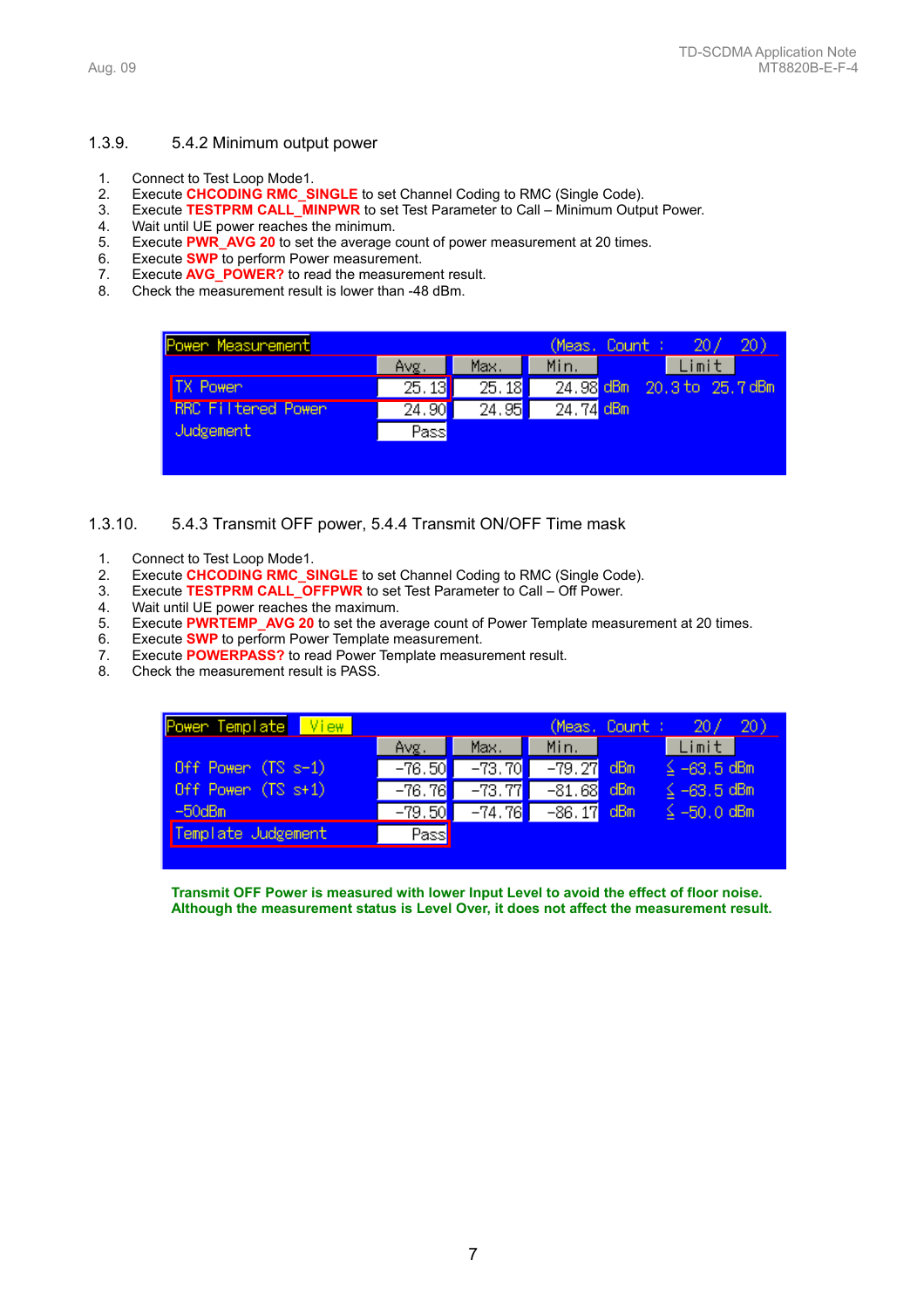# 1.3.11. 5.5.1 Occupied bandwidth

- 1. Connect to Test Loop Mode1.
- 2. Execute **CHCODING RMC\_SINGLE** to set Channel Coding to (Single Code).
- 3. Execute **TESTPRM CALL\_MAXPWR** to set Test Parameter to Call Maximum Output Power.
- 
- 4. Wait until UE power reaches the maximum.<br>5. Execute **OBW AVG 20** to set the average of 5. Execute **OBW\_AVG 20** to set the average count of OBW measurement at 20 times.
- 6. Execute **SWP** to perform OBW measurement.
- 
- 7. Execute **OBW?** to read OBW measurement result.<br>8. Check the measurement result is lower than 1.6MH Check the measurement result is lower than 1.6MHz.

| Occupied Bandwidth<br>View |           | (Meas, Count : ) | 20/            | 20) |  |  |
|----------------------------|-----------|------------------|----------------|-----|--|--|
|                            |           |                  | Limit          |     |  |  |
| OBW                        | 1.365 MHz |                  | $\leq$ 1.6 MHz |     |  |  |
| <b>Uppen Frequency</b>     | 0.697     | <b>MHz</b>       |                |     |  |  |
| Lowen Frequency            | $-0.667$  | <b>MHz</b>       |                |     |  |  |
| Center (Upper+Lower) /2    | 2010.815  | MHz              |                |     |  |  |
| Judgement                  | Pass      |                  |                |     |  |  |
|                            |           |                  |                |     |  |  |

#### 1.3.12. 5.5.2.1 Spectrum emission mask

- 1. Connect to Test Loop Mode1.
- 2. Execute **CHCODING RMC\_SINGLE** to set Channel Coding to (Single Code).
- 3. Execute **TESTPRM CALL\_MAXPWR** to set Test Parameter to Call Maximum Output Power.
- 4. Wait until UE power reaches the maximum.<br>5. Execute **SMASK AVG 20** to set the averag
- 5. Execute **SMASK\_AVG 20** to set the average count of SEM measurement at 20 times.
- 6. Execute **SWP** to perform SEM measurement.
- Execute **SMASKPASS?** to read SEM measurement result.
- 8. Check the measurement result is PASS.

| Spectrum Emission Mask View<br>Worst Value of Each Frequency Range |          |      |             |      | (Meas. Count: $20/$ | 20)        |
|--------------------------------------------------------------------|----------|------|-------------|------|---------------------|------------|
| Frequency Range                                                    | Level    |      | Mask Margin |      | Frequency           |            |
| $0.8$ MHz                                                          | $-46.15$ | dBc. | $-12.65$    | - dB | 0.800               | MHz        |
| 0.8 to 1.8MHz                                                      | $-49.94$ | dBc  | $-10.84$    | dB   | $-1.200$            | <b>MHz</b> |
| 1.8 to 2.4MHz                                                      | $-57.97$ | dBc  | $-9.45$     | dB   | $-1.860$            | <b>MHz</b> |
| 2.4 to 4.0MHz                                                      | $-55.14$ | dBc  | $-12.64$    | dB   | $-2.910$            | MHz        |
| Template Judgement                                                 | Pass     |      |             |      |                     |            |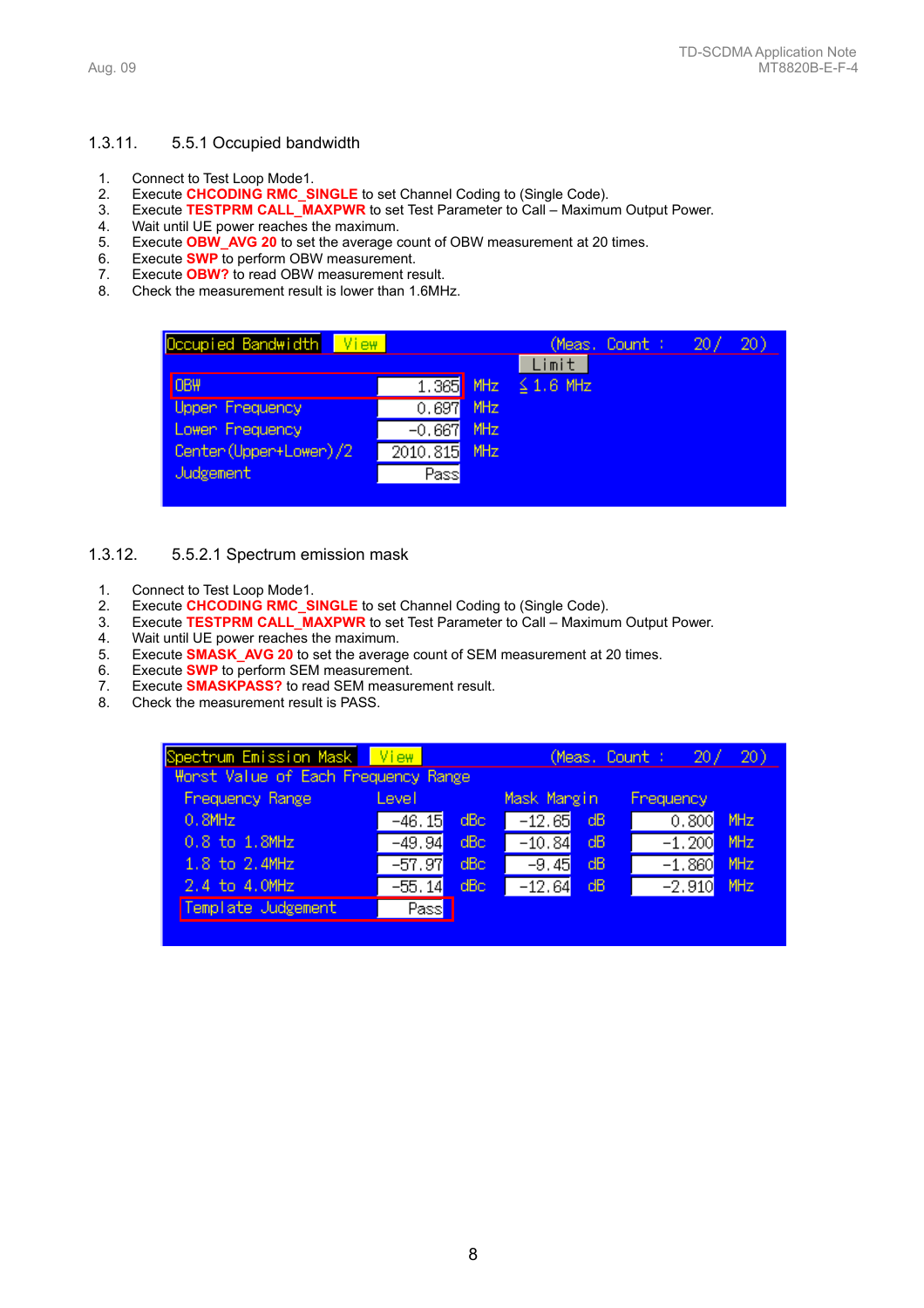#### 1.3.13. 5.5.2.2 Adjacent Channel Leakage power Ratio (ACLR)

- 1. Connect to Test Loop Mode1.
- 2. Execute **CHCODING RMC\_SINGLE** to set Channel Coding to (Single Code).
- 3. Execute **TESTPRM CALL\_MAXPWR** to set Test Parameter to Call Maximum Output Power.
- 4. Wait until UE power reaches the maximum.
- 5. Execute **ADJ\_AVG 20** to set the average count of ACLR measurement at 20 times.
- 6. Execute **SWP** to perform ACLR measurement.
- 7. Execute **AVG\_MODPWR? LOW16; AVG\_MODPWR? UP16** to read ACLR measurement result.
- 8. Check the measurement result is lower than -32.2 dB.
- 9. Execute **AVG\_MODPWR? LOW32; AVG\_MODPWR? UP32** to read ACLR measurement result.
- 10. Check the measurement result is lower than -42.2 dB.

| Adjacent Channel Power |          |          |          | (Meas, Count : | 20 <sub>1</sub> | 20) |
|------------------------|----------|----------|----------|----------------|-----------------|-----|
| Offset Frequency       | Power    |          |          |                |                 |     |
|                        | Avg.     | Max.     | Min.     |                | Limit           |     |
| $-3.2$ MHz             | $-62.57$ | $-61.86$ | $-63.29$ | dB             | $\leq -42.2$ dB |     |
| $-1.6$ MHz             | $-40.51$ | $-40.18$ | $-40.96$ | dB             | $\leq -32.2$ dB |     |
| 1.6MHz                 | $-44.38$ | $-44.24$ | $-44.51$ | dB             | $\leq -32.2$ dB |     |
| 3.2MHz                 | $-62.97$ | $-62.32$ | $-63.73$ | dB             | $\leq -42.2$ dB |     |
| <b>Judgement</b>       | Pass     |          |          |                |                 |     |
|                        |          |          |          |                |                 |     |

#### 1.3.14. 5.7.1 Error Vector Magnitude

- 1. Connect to Test Loop Mode1.
- 2. Execute **CHCODING RMC\_SINGLE** to set Channel Coding to (Single Code).
- 3. Execute **TESTPRM CALL\_20DBM** to set Test Parameter to Call EVM & PCDE@-20 dBm.
- 4. Wait until UE power reaches -20 dBm.<br>5. Execute **MOD\_AVG 20** to set the averal
- 5. Execute **MOD\_AVG 20** to set the average count of Modulation Analysis measurement at 20 times.
- 6. Execute **SWP** to perform Modulation Analysis measurement.
- 7. Execute **AVG\_EVM?** to read EVM measurement result.
- 8. Check the measurement result is lower than 17.5%.

| Modulation Analysis<br>View |                   |                   |                   | 20)<br>20/<br>(Meas, Count :  |
|-----------------------------|-------------------|-------------------|-------------------|-------------------------------|
|                             | Avg.              | Max.              | Min.              | Limit                         |
| Error Vector Magnitude      | 5.36              | 5.66              | 5.19              | $\Im(rms) \leq 17.5 \Im(rms)$ |
| Peak Vector Error           | 56.12             | 64.31             | 46.27             | x                             |
| Phase Error                 | $\overline{2.28}$ | $\overline{2.41}$ | $\overline{2.16}$ | $deg.$ (rms)                  |
| Magnitude Ennon             | 3.62              | $\overline{3.82}$ | $\overline{3.39}$ | $%$ (rms)                     |
| Onigin Offset               | $-27.82$          | $-27.54$          | $-28.02$          | dВ                            |
| IQ Imbalance                | 100.39            | 100.77            | 100.05            | $X(I/\mathbb{Q})$             |
| Rho.                        | 0.99713           | 0.99731           | 0.99680           |                               |
| Judgement                   | Pass              |                   |                   |                               |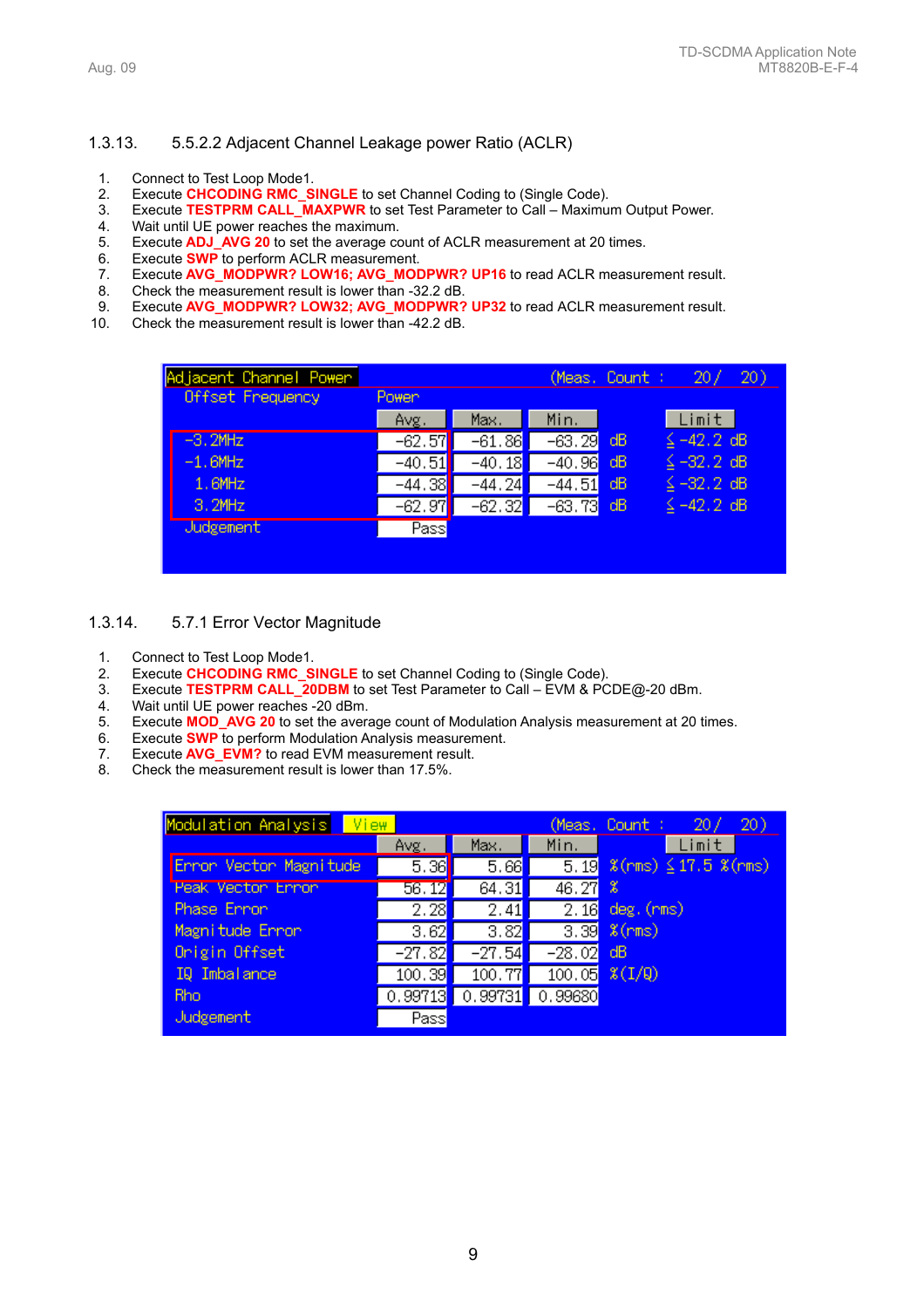#### 1.3.15. 5.7.2 Peak code domain error

- 1. Connect to Test Loop Mode1.
- 2. Execute **CHCODING RMC\_MULTI** to set Channel Coding to RMC (Multi Code).
- 3. Execute **TESTPRM CALL\_20DBM** to set Test Parameter to Call EVM & PCDE@-20 dBm.
- 4. Wait until UE power reaches -20 dBm.<br>5. Execute **PCDE AVG 20** to set the ave
- 5. Execute **PCDE\_AVG 20** to set the average count of Peak Code Domain Error measurement at 20 times.
- 6. Execute **SWP** to perform Peak Code Domain Error measurement.
- 7. Execute **AVG\_PCDERR?** to read Peak Code Domain Error measurement result.
- 8. Check the measurement result is lower than -20 dB.



#### 1.3.16. 6.2 Reference sensitivity level

- 1. Connect to Test Loop Mode1.
- 2. Execute **CHCODING RMC\_SINGLE** to set Channel Coding to (Single Code).
- 3. Execute **TESTPRM CALL\_BERSENS** to set Test Parameter to Call BER (Reference Sensitivity Level). 4. Wait until UE power reaches the maximum.
- 5. Execute **BER\_SAMPLE 10000** to set the number of BER measurement samples at 10000 bits.
- 6. Execute **SWP** to perform BER measurement.
- 7. Execute **BER?** to read BER measurement result.<br>8. Check the measurement result is lower than 0.00
- Check the measurement result is lower than 0.001.

| <b>Bit Error Rate</b> | End                       |           | imit.        |
|-----------------------|---------------------------|-----------|--------------|
| <b>Bit Error Rate</b> | 0.0000 $\left( = \right)$ | 0.003     | $\leq 0.001$ |
|                       | $0.00E + 00$              |           |              |
| Ennon Count           |                           |           |              |
| Transmitted/Sample    | 10229                     | 10000 Bit |              |
| Judgement.            | $P$ ass                   |           |              |
|                       |                           |           |              |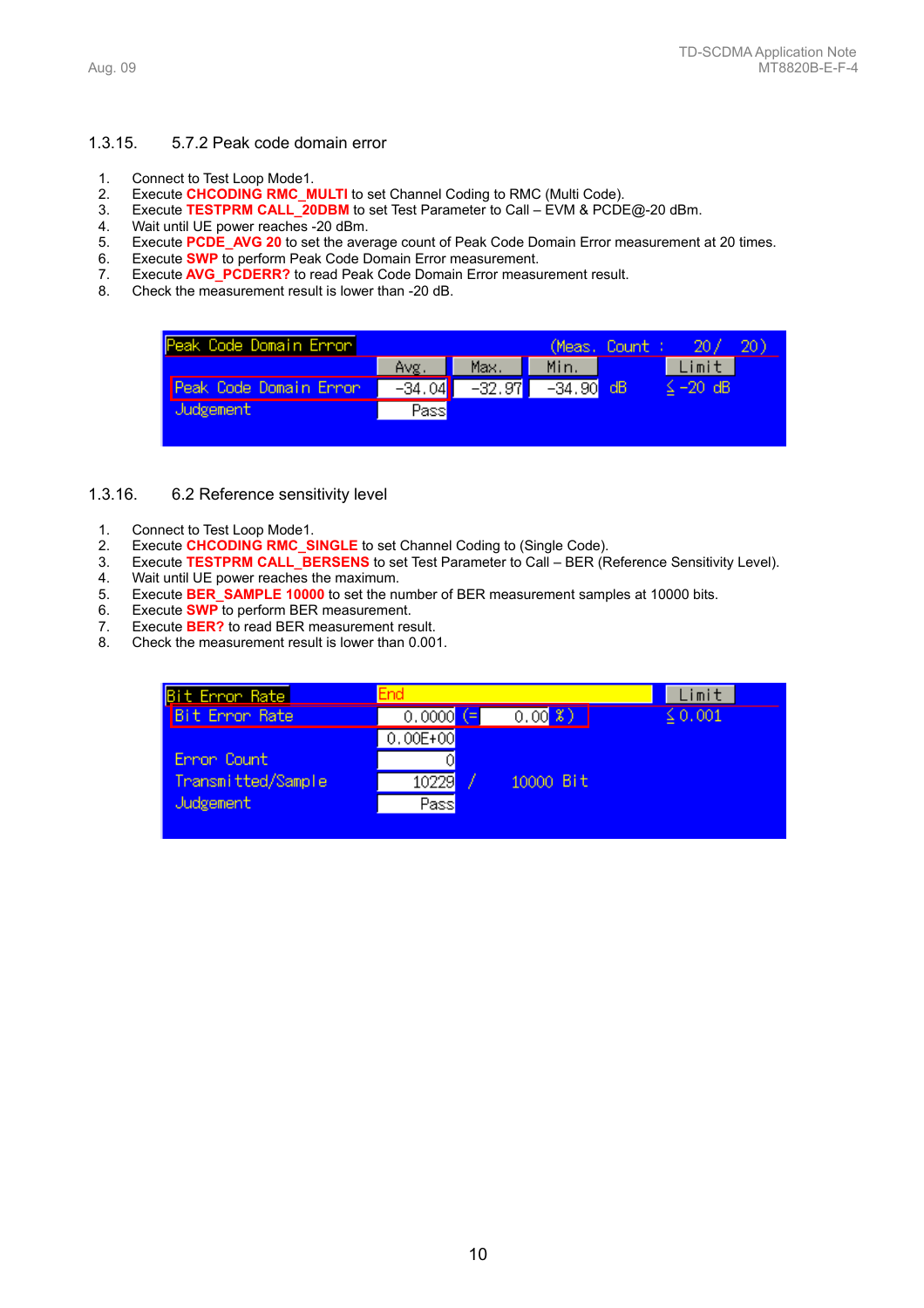#### 1.3.17. Reduction of measurement time by batch processing

Measuring time can be reduced by measuring same parameter items at once.

[Maximum Output Power, OBW, ACLR, SEM]

- 1. Connect to Test Loop Mode1.
- 2. Execute **CHCODING RMC\_SINGLE** to set Channel Coding to (Single Code).
- 3. Execute **ALLMEASITEMS ON,20,ON,20,ON,200,ON,20,ON,20,ON,20,ON,20,ON,20,ON,OFF** to turn on measurements (excluding BLER), to set the average count of Frequency Error measurement at 200 times, to set the average count of other measurements at 20 times.
- 4. Execute **TESTPRM CALL\_MAXPWR** to set Test Parameter to Call Maximum Output Power.
- 5. Wait until UE power reaches the maximum.
- 
- 6. Execute **SWP** to perform measurement.<br>7. Execute **AVG\_POWER?** to read Power Execute **AVG\_POWER?** to read Power measurement result.
- 8. Execute **OBW?** to read OBW measurement result.
- 9. Execute AVG MODPWR? LOW16; AVG MODPWR? UP16 to read ACLR measurement result.
- 10. Execute **AVG\_MODPWR? LOW32; AVG\_MODPWR? UP32** to read ACLR measurement result.
- 11. Execute **SMASKPASS?** to read SEM measurement result.

#### [Frequency Error, BER]

- 12. Execute **TESTPRM CALL\_BERSENS** to set Test Parameter to Call BER (Reference Sensitivity Level).
- 13. Execute **BER\_SAMPLE 10000** to set the number of BER measurement samples at 10000 bits.
- 14. Execute **SWP** to perform measurement.
- 15. Execute **MAXABS\_CARRFERR? PPM** to read Frequency Error measurement result.
- 16. Execute **BER?** to read BER measurement result.

#### [Transmit ON/OFF Time mask]

- 17. Execute **TESTPRM CALL\_OFFPWR** to set Test Parameter to Call Off Power.
- 18. Execute **SWP** to perform measurement.
- 19. Execute **POWERPASS?** to read Power Template measurement result.

#### [Minimum Output Power]

- 20. Execute **TESTPRM CALL\_MINPWR** to set Test Parameter to Call Minimum Output Power.
- 21. Wait until UE power reaches the minimum.
- 22. Execute **SWP** to perform measurement.<br>23. Execute **AVG POWER?** to read Power
- Execute **AVG\_POWER?** to read Power measurement result.

#### **IEVMI**

- 24. Execute **TESTPRM CALL\_20DBM** to set Test Parameter to Call EVM & PCDE@-20 dBm.
- Wait until UE power reaches -20 dBm.
- 26. Execute **SWP** to perform measurement.
- 27. Execute **AVG\_EVM?** to read EVM measurement result.

#### [PCDE (Multi Code)]

- 28. Execute **OLVL –66.0** to set Output Level at -66.0 dBm.
- 29. Execute **CHCODING RMC\_MULTI** to set Channel Coding to RMC(Multi Code).
- 30. Execute **OLVL -93.0** to set Output Level to –93.0 dBm.
- 31. Execute **SWP** to perform measurement.
- 32. Execute **AVG\_PCDERR?** to read Peak Code Domain Error measurement result.

[Maximum Output Power (Multi Code)]

- 33. Execute **TESTPRM CALL\_MAXPWR** to set Test Parameter to Call Maximum Output Power.
- 34. Wait until UE power reaches the maximum.<br>35. Execute **SWP** to perform measurement.
- Execute **SWP** to perform measurement.
- 36. Execute **AVG\_POWER?** to read Power measurement result.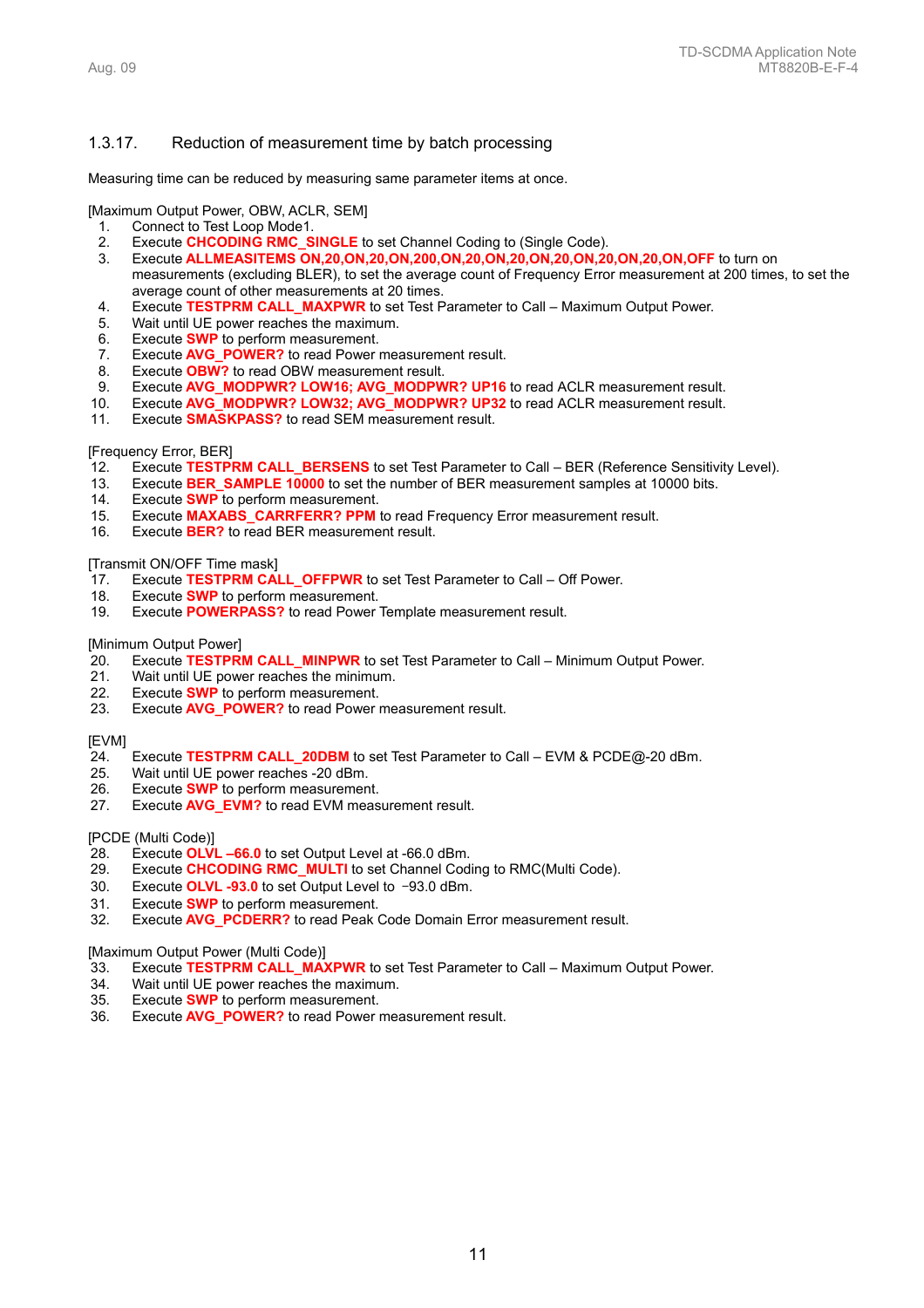# **1.4. Open Loop Power Control Measurement**

The following measurements are performed by setting Measurement Object of Fundamental Measurement Parameter to Open Loop Power Control.

- 1. Execute **MEASOBJ OLPC** to set Measurement Object to Open Loop Power Control.
- 2. Execute **MAXULPWR 24** to set Maximum Allowed UL TX Power at 24 dBm.
- 3. Execute **RABCONNECT OFF** to turn off RAB Connection.

**Maximum Allowed UL TX Power is the basic parameter of Cell Selection and Reselection. UE Power Class must be set lower than Maximum TxPower, so the UE can perform Cell Selection and Reselection using Sensitivity Level. For example, when Power Class is 2, MAXULPWR should be 24.**

**The call status can be returned to Idle in Test Loop Mode without connecting RAB by turning off RAB Connection so measurement is faster.** 

#### 1.4.1. 5.4.1 Open Loop Power Control in the Uplink (RX-middle)

- 1. Execute **TESTPRM IDLE\_MIDDLE** to set Test Parameter to Idle RX middle.
- 2. Turn on UE power to perform Registration.
- 3. Execute **SWPANDPG** to perform UpPCH measurement in Test Loop Mode.
- 4. Execute **UPPCHPWR?** to read Power measurement result of UpPCH.
- 5. Check the measurement result is -10 dBm(±10 dB).

| Open Loop Power Control |                |                        |
|-------------------------|----------------|------------------------|
|                         |                | Limit                  |
| UpPCH Power             | dBm<br>$-7.11$ | $-10,0$ dBm $\pm$ 10dB |
| SYNC-UL ID              | я              |                        |
| <b>Judgement</b>        | Pass           |                        |
|                         |                |                        |
|                         |                |                        |

# 1.4.2. 5.4.1 Open Loop Power Control in the Uplink (RX Upper dynamic end)

- 1. Execute **TESTPRM IDLE\_UPPER** to set Test Parameter to Idle RX Upper Dynamic End.
- 2. Turn on UE power to perform Registration.<br>3. Execute **SWPANDPG** to perform UpPCH m
- 3. Execute **SWPANDPG** to perform UpPCH measurement in Test Loop Mode.
- 4. Execute **UPPCHPWR?** to read Power measurement result of UpPCH.<br>5. Check the measurement result is -25 dBm(+/-10 dB)
- 5. Check the measurement result is -25 dBm(+/-10 dB).

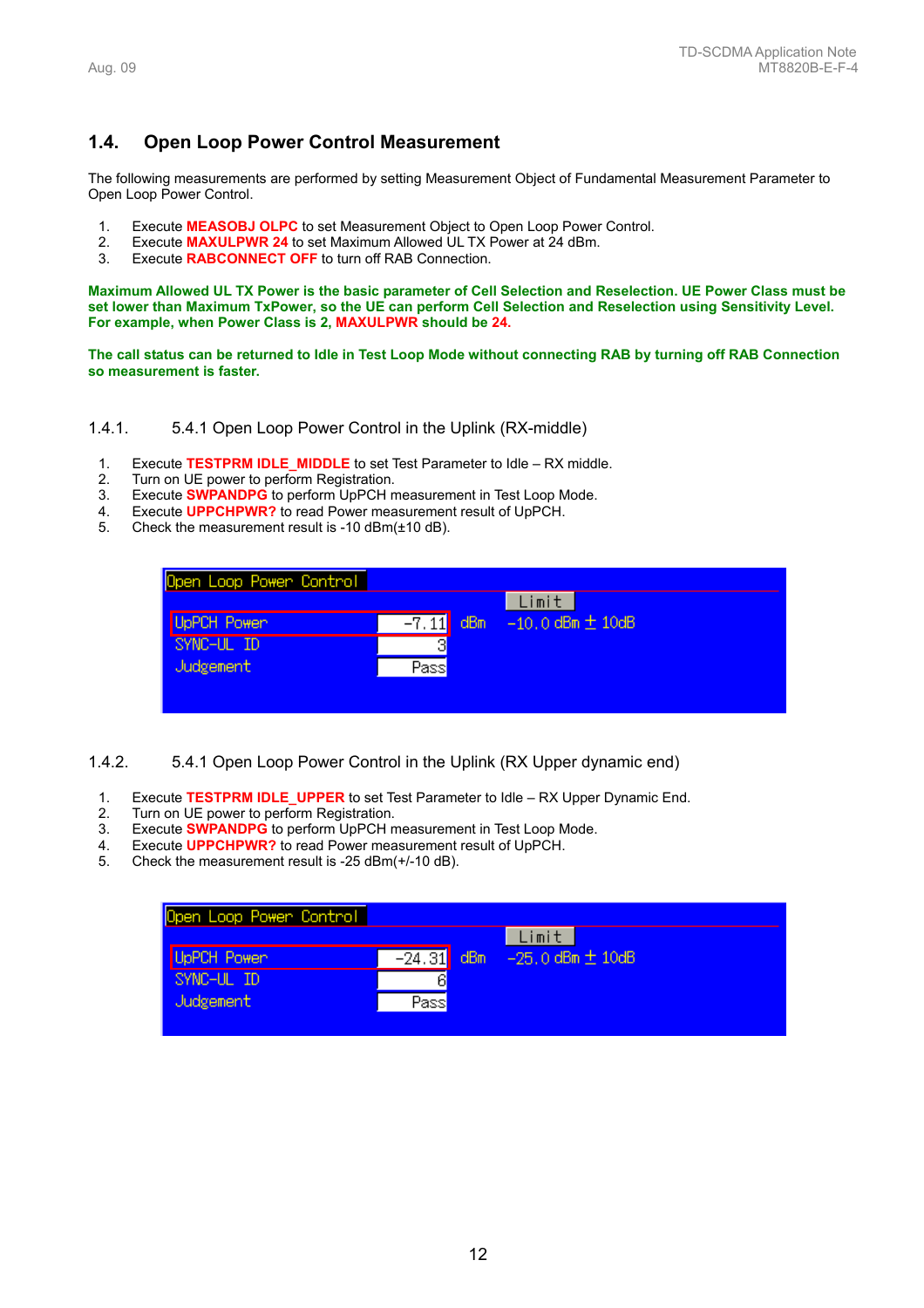#### 1.4.3. 5.4.1 Open Loop Power Control in the Uplink (RX-Sensitivity level)

- 1. Execute **TESTPRM IDLE\_SENS** to set Test Parameter to Idle RX Sensitivity Level.
- 2. Turn on UE power to perform Registration.
- 3. Execute **SWPANDPG** to perform UpPCH measurement in Test Loop Mode.
- 4. Execute **UPPCHPWR?** to read Power measurement result of UpPCH.
- 5. Check the measurement result is +9 dBm(±10 dB).

| Open Loop Power Control |       |     |                      |
|-------------------------|-------|-----|----------------------|
|                         |       |     | Limit                |
| UpPCH Power             | 12.72 | dBm | $9.0$ dBm $\pm$ 10dB |
| SYNC-UL ID              | 듸     |     |                      |
| Judgement               | Pass  |     |                      |
|                         |       |     |                      |

#### 1.4.4. Continuous measurement of Open Loop Power Control

Although Open Loop Power Control measurement is performed by changing Primary CCPCH TX Power and PRXUpPCHdes, these parameters are for broadcast information use and are not reflected at UE side immediately after the change. In order to perform Open Loop Power Control measurement continuously, the parameters must be reflected at UE by any of the following methods.

- 1) Wait about 5 seconds after changing parameters. When changing parameters, the MT8820B transmits BCCH modification info to UE with PAGING TYPE1 message. However, it takes about 5 seconds until the parameters are reflected on UE side.
- 2) After changing parameters, turn on UE power again, and wait until UE performs Registration.
- 3) Change LAC parameter along with the above parameter, and wait until UE performs Registration. **The LAC value can be incremented when performing LACINC.**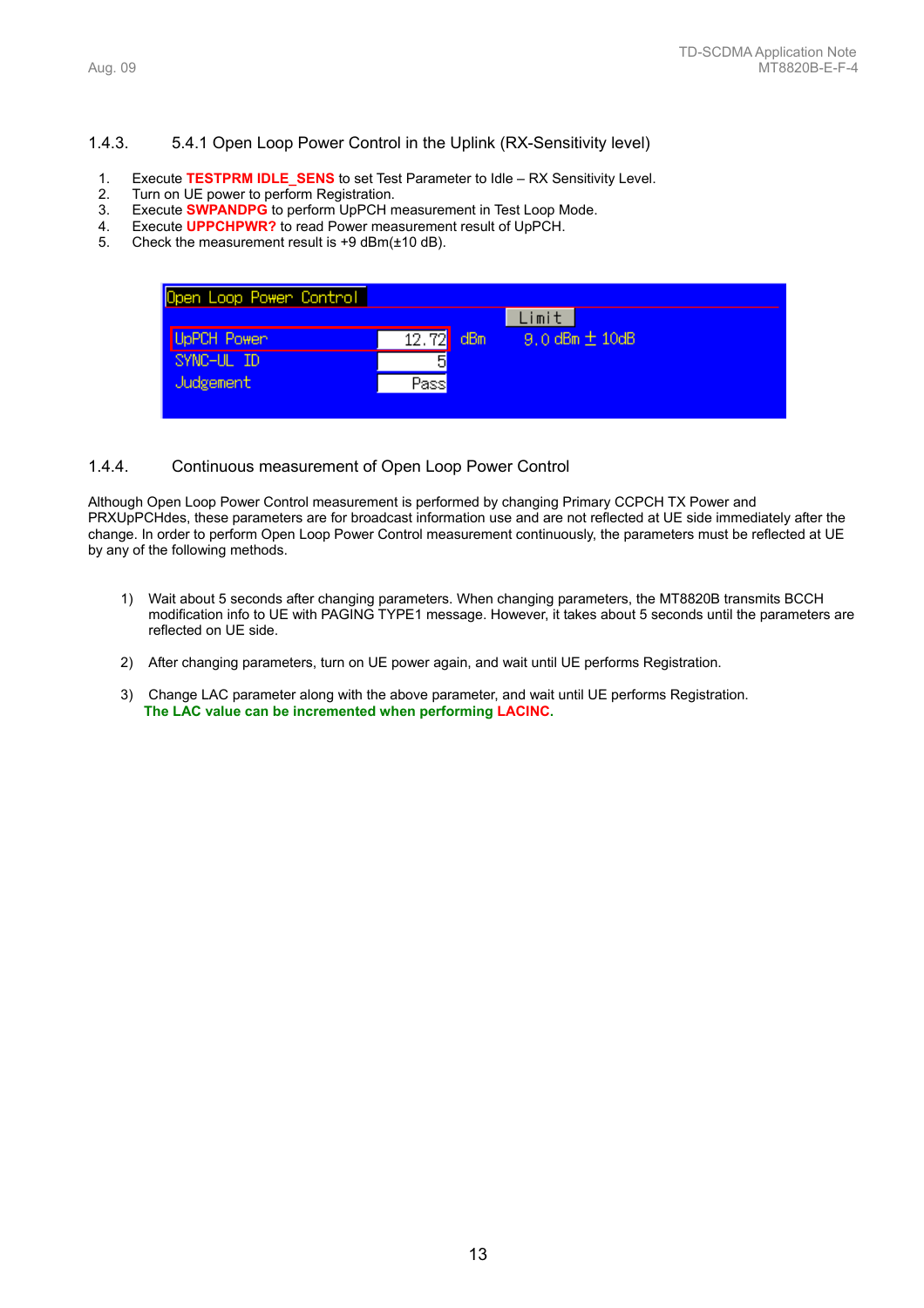# **1.5. Closed Loop Power Control Measurement (automatic measurement)**

# 1.5.1. 5.4.1.4 Closed loop power control

- 1. Connect to Test Loop Mode1.
- 2. Execute **TESTPRM CALL\_CLPC** to set Test Parameter to Call Closed Loop Power Control.<br>3. Execute CLPC\_MEAS AUTO\_ALL to set CLPC Measurement Method to Auto(Step All).
- Execute **CLPC\_MEAS AUTO\_ALL** to set CLPC Measurement Method to Auto(Step All).
- 4. Execute **SWP** to perform measurement.<br>5. Execute **CLPC PASS? ALL** and check t
- 5. Execute **CLPC\_PASS? ALL** and check the measurement result is PASS.

| Closed Loop Power Control | View    |
|---------------------------|---------|
| Step B                    | Pass    |
| Step C                    | $P$ ass |
| Step D                    | Pass    |
| Step E                    | Pass    |
| Step F                    | $P$ ass |
| Step G                    | $P$ ass |

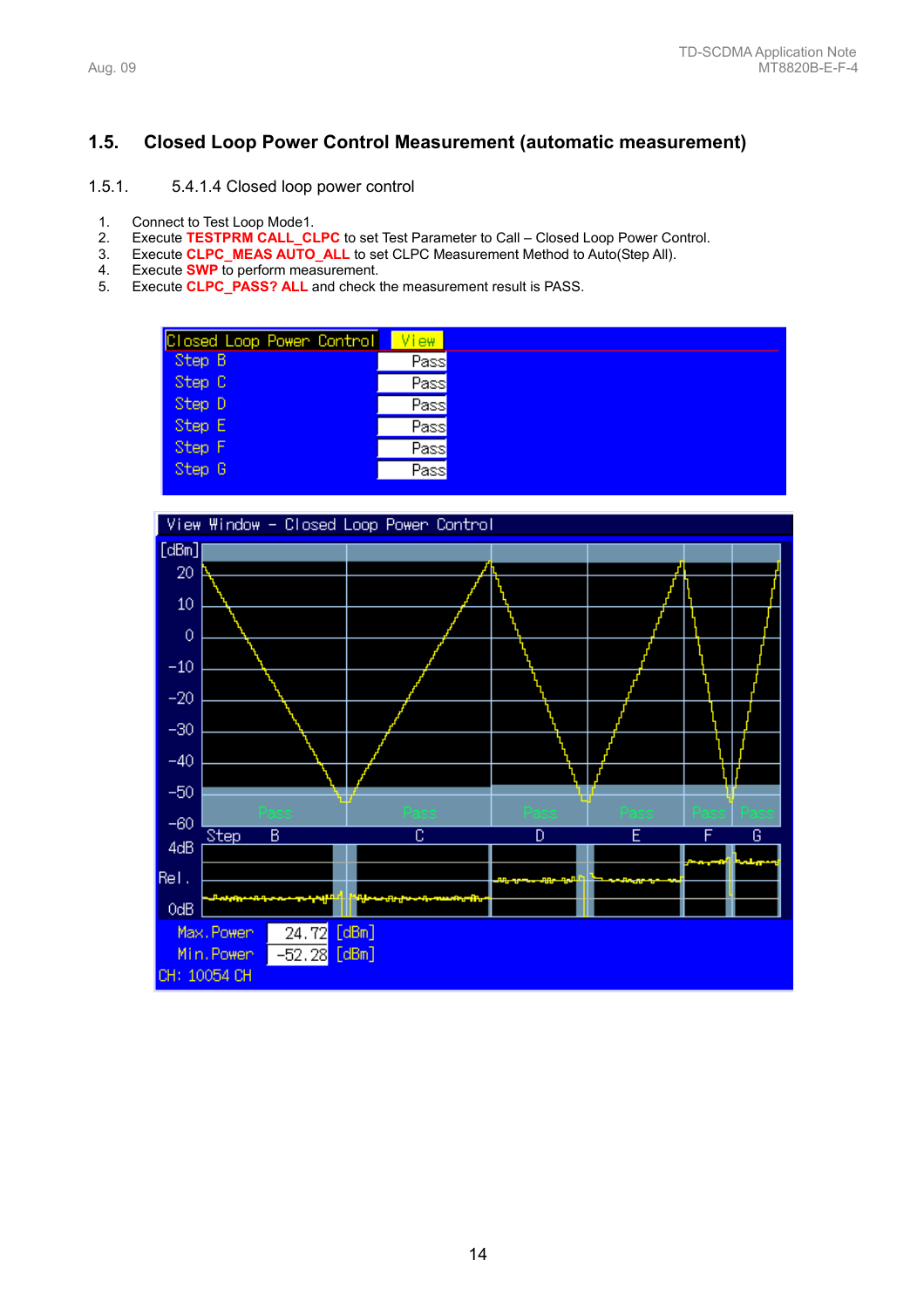# **1.6. Other Measurement**

1.6.1. 5.4.5 Out-of-synchronisation handling of output power for continuous transmission

- 1. Execute **TESTPRM IDLE\_OSYNC\_SET** to set Test Parameter to Idle Out-of-Sync. Idle Setting.
- 2. Turn on UE power to perform Registration.<br>3. Connect to Test Loop Mode1.
- 3. Connect to Test Loop Mode1.
- 4. Execute **TESTPRM CALL\_OSYNC\_CONT** to set Test Parameter to Call Out-of-Sync. Continuous.
- 5. Execute **SWP** to perform Power measurement.
- 6. Execute **OUTSYNC\_PASS? ALL** and check the measurement result is PASS.

|        | DPCH_Ec/Ion | UE Signal  |      |
|--------|-------------|------------|------|
| Step A | $-2.4$ dB   | <b>On</b>  | Pass |
| Step B | $-6.0$ dB   | On         | Pass |
| Step C | $-16.0$ dB  | Turns Off  | Pass |
| Step E | $-14.0$ dB  | <b>Off</b> | Pass |
| Step F | $-3.0$ dB   | Turns On   | Pass |

1.6.2. 5.4.6 Out-of-synchronisation handling of output power for discontinuous transmission

- 1. Execute **TESTPRM IDLE\_OSYNC\_SET** to set Test Parameter to Idle Out-of-Sync. Idle Setting.
- 2. Turn on UE power to perform Registration.
- 3. Connect to Test Loop Mode1.
- 4. Execute **TESTPRM CALL\_OSYNC\_DISC** to set Test Parameter to Call Out-of-Sync. Discontinuous.
- Execute **SWP** to perform Power measurement.
- 6. Execute **OUTSYNC\_PASS? ALL** and check the measurement result is PASS.

| Out of Synchronisation | DPCH_Ec/Ion | UE Signal |      |
|------------------------|-------------|-----------|------|
| Step A                 | $-5.4$ dB   | <b>On</b> | Pass |
| Step B                 | $-9.0$ dB   | <b>On</b> | Pass |
| Step C                 | $-19.0$ dB  | Turns Off | Pass |
| Step E                 | $-17.0$ dB  | Off       | Pass |
| Step F                 | $-6.0$ dB   | Turns On  | Pass |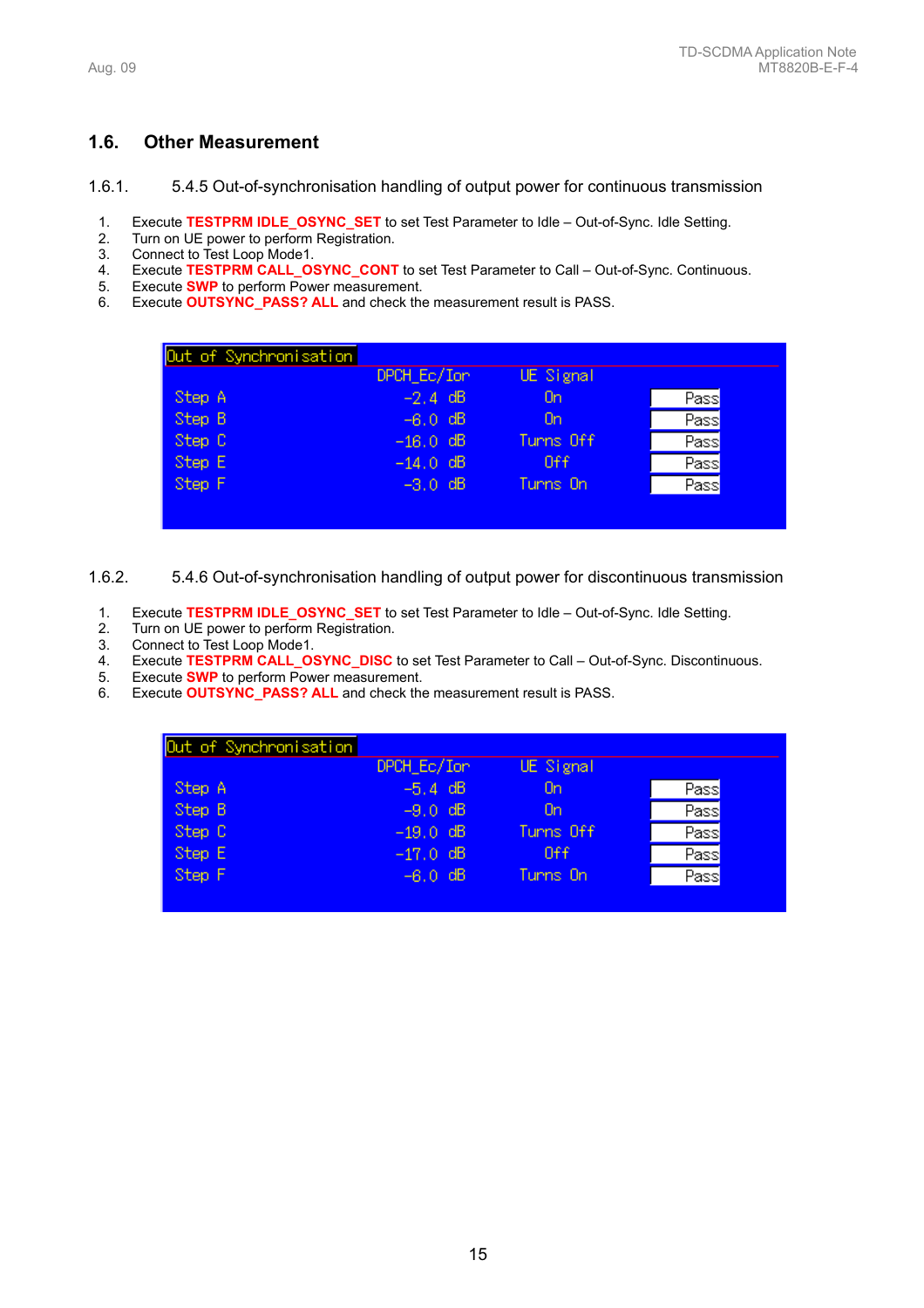#### 1.6.3. 6.3 Maximum Input Level

- 1. Connect to Test Loop Mode1.
- 2. Execute **TESTPRM CALL\_BERMAX** to set Test Parameter to Call BER (Maximum Input Level).
- 3. Execute **BER\_SAMPLE 10000** to set the number of BER measurement samples at 10000 bit.
- 4. Execute **SWP** to perform BER measurement.
- Execute **BER?** to read BER measurement result.
- 6. Check the measurement result is lower than 0.001.

| Bit Error Rate        | End          |           | imit         |
|-----------------------|--------------|-----------|--------------|
| <b>Bit Error Rate</b> | $0.0000$ (=  | 0.003     | $\leq$ 0.001 |
|                       | $0.00E + 00$ |           |              |
| Error Count           | O            |           |              |
| Transmitted/Sample    | 10118        | 10000 Bit |              |
| Judgement             | Pass         |           |              |
|                       |              |           |              |

## 1.6.4. 6.8 Spurious Emissions

- 1. Execute **RRCSTATE CELLFACH** to set RRC State to CELL\_FACH.
- 2. Execute **SINTRASCHSW ON** to turn on Sintrasearch.
- 3. Execute **SINTERSCHSW ON** to turn on Sintersearch.
- 
- 4. Execute **SSCHRATSW ON** to turn on Ssearch,RAT. 5. Execute **MAXULPWR 24** to set Maximum Allowed UL TX Power to 24dBm.
- 6. Turn on UE power to perform Registration.
- 7. Execute **OLVL -52.0** to set Output Level to -52.0dBm.
- 8. Execute **AWGNLVL ON** to turn on AWGN output.
- 9. Execute **AWGNPWR -9.0** to set Ior/Ioc to 9.0dB.
- 10. Execute **PCCPCHLVL -3.0** to set PCCPCH Ec/Ior to -3.0dB.
- 11. Execute **DWPCHLVL 0.0** to set DwPCH Ec/Ior to 0.0dB.<br>12. Execute **CALLSA**, UE becomes to CELL FACH state.
- Execute **CALLSA**, UE becomes to CELL FACH state.
- 13. It is possible to measure Spurious Emissions with an external Spectrum Analyzer.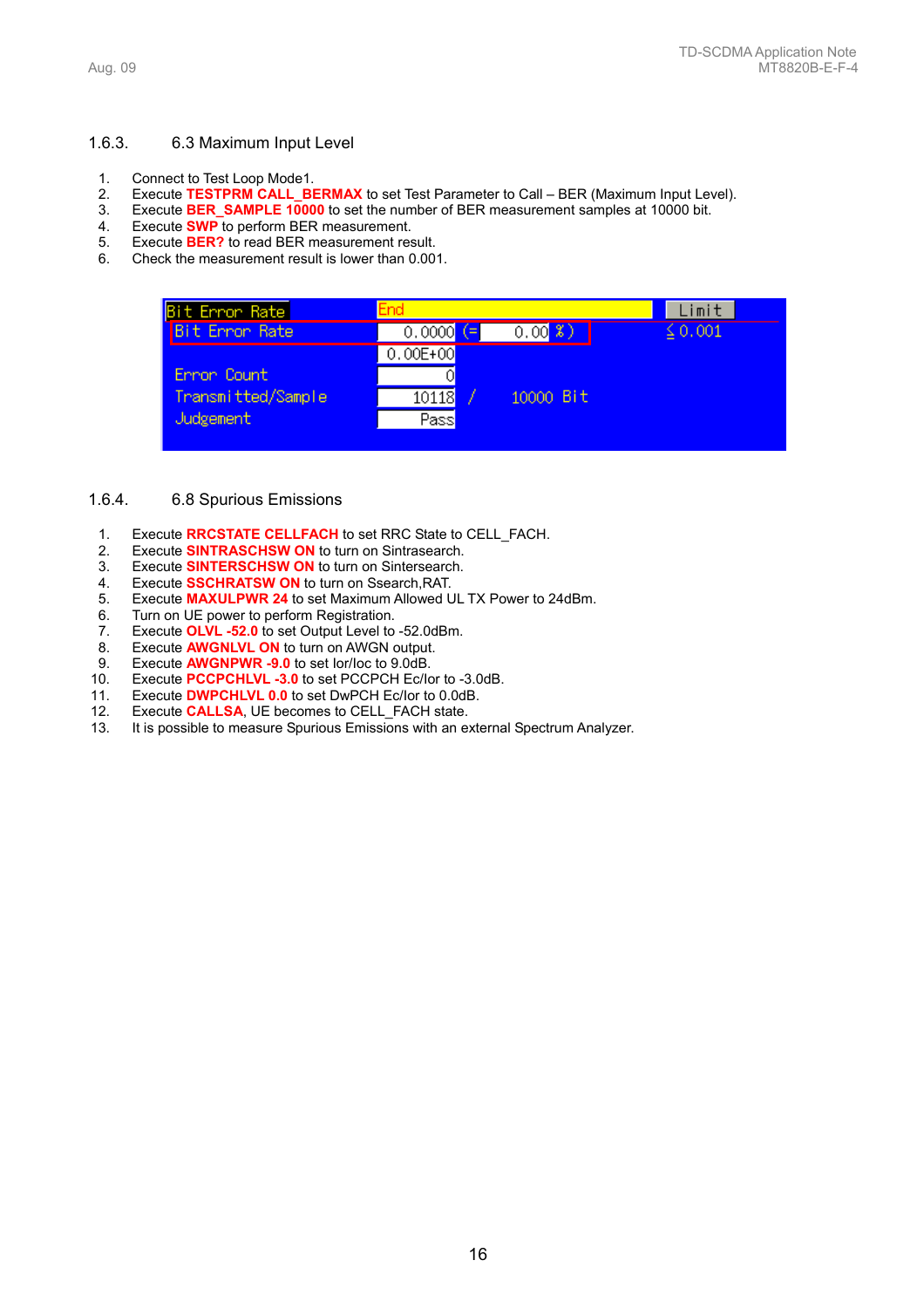#### 1.6.5. 7.2 Demodulation in static propagation conditions

#### [Test1]

- 1. Execute **TESTMODE MODE2** to set Test Loop Mode to Mode2. When UE does not support Test Loop Mode2, execute **TESTMODE MODE1AM** to set Test Loop Mode to Test
- Mode1(AM). 2. Execute **CHCODING RMC\_SINGLE** to set Channel Coding to RMC (Single Code).
- 3. Connect to Test Loop Mode.
- 4. Execute **OLVL -56.1** to set Output Level at -56.1 dBm.
- 5. Execute **AWGNLVL ON** to turn on AWGN output.
- 6. Execute **AWGNPWR -3.9** to set Ior/Ioc at -3.9 dB.
- 7. Execute **DDPCHPWR -7.0** to set DPCH\_Ec/Ior at -7.0 dB.
- 8. Execute **ALLMEASITEMS OFF,1,OFF,1,OFF,1,OFF,1,OFF,1,OFF,1,OFF,1,OFF,1,OFF,ON** to turn on only BLER measurement.
- 9. Execute **BLER\_SAMPLE 1000** to set the number of BLER measurement samples at 1000 block.
- 10. Execute **SWP** to perform BLER measurement.
- 11. Execute **BLER?** to read BLER measurement result.<br>12. Check the measurement result is lower than 0.01.
- 12. Check the measurement result is lower than 0.01.



#### 1.6.6. 7.5 Power control in downlink

- 1. Execute **TESTMODE MODE2** to set Test Loop Mode to Mode2. When UE does not support Test Loop Mode2, execute **TESTMODE MODE1AM** to set Test Loop Mode to Test Mode1(AM).
- 2. Execute **CHCODING RMC\_SINGLE** to set Channel Coding to RMC (Single Code).
- 3. Connect to Test Loop Mode.
- 4. Execute **ALLMEASITEMS OFF,1,OFF,1,OFF,1,OFF,1,OFF,1,OFF,1,OFF,1,OFF,1,OFF,ON** to turn on only BLER measurement.
- 5. Execute **BLER\_SAMPLE 1000** to set the number of BLER measurement samples at 1000 block.
- 6. Execute **AWGNLVL ON** to turn on AWGN output.
- 7. Execute **DDPCHPWR 0.0** to set DPCH\_Ec/Ior to 0.0dB.
- 8. Execute **OLVL -52.5** to set Output Level to -52.5dBm.
- 9. Execute **AWGNPWR -7.5** to set Ior/Ioc to 7.5dB.
- 10. Execute **DLPWRCTRL ON** to turn on DPCH Downlink Power Control.
- 11. Execute **SWP** to perform BLER measurement.
- 12. Execute **BLER?** to read BLER measurement result.
- 13. Check the measurement result is 0.01%±30%.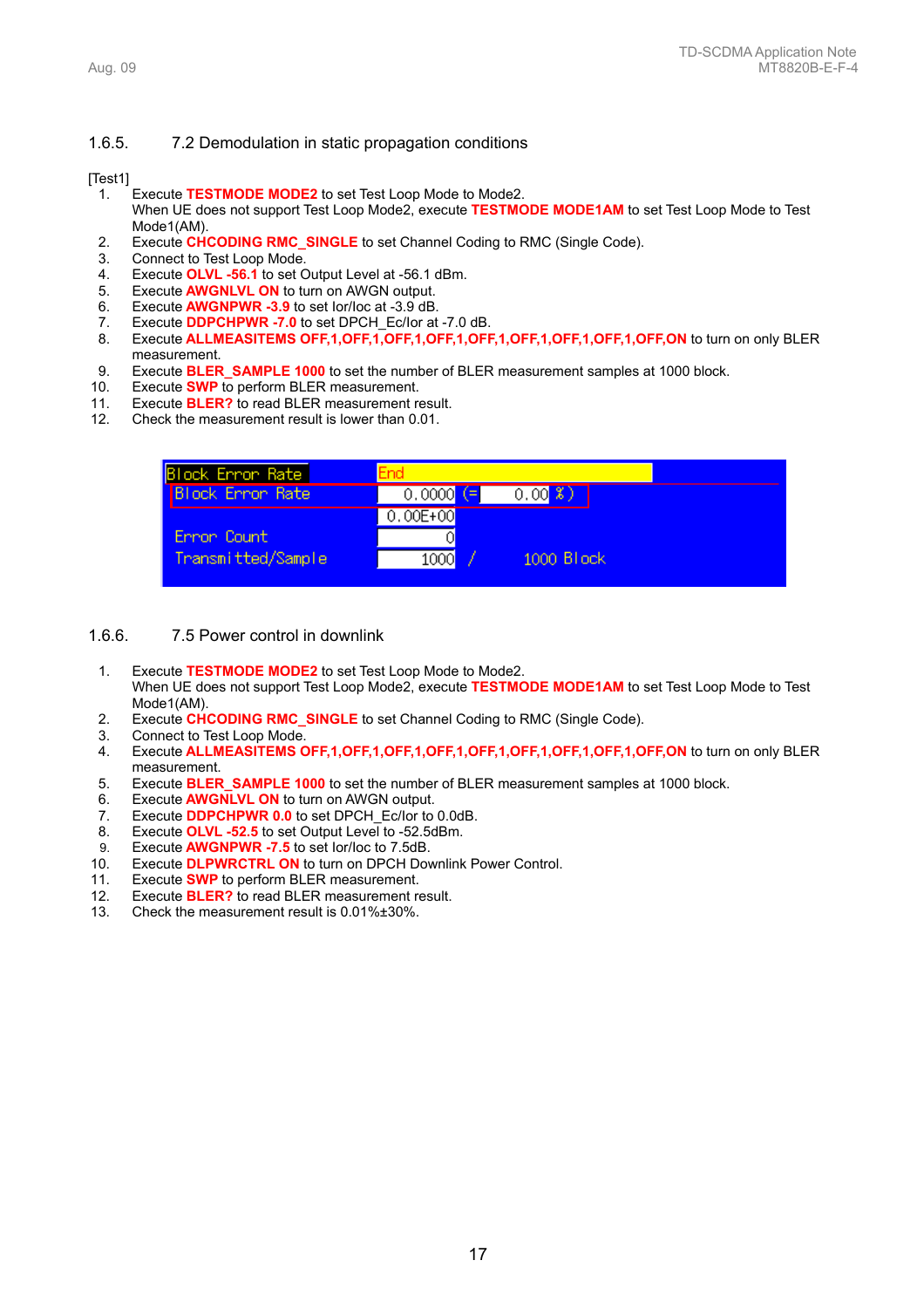# **1.7. HSDPA Measurement**

Hereafter, control software is assumed to be created by GPIB. See the operation manual for details of GPIB commands and manual operations. GPIB commands are in red.

# 1.7.1. HSDPA RMC Connection

When connecting with HSDPA, Location registration must be performed using PS. Set Registration Mode to Combined or CS&PS, and connect at HSDPA RMC.

- 1. Execute **PRESET** to set the default parameters.
- 2. Execute **REGMODE COMBINED** to set Registration Mode to Combined.
- 3. Execute **CHCODING HSDPA\_RMC** to set Channel Coding to HSDPA RMC.
- 4. Turn on the UE power.
- 5. Execute **CALLSTAT?** and wait until the response becomes 2 (= Idle (Regist)).
- 6. Execute **CALLSA** to perform HSDPA RMC connection.
- 7. Execute **CALLSTAT?** and wait until the response becomes 6 (= Communication).

#### **Call Status can be confirmed using CALLSTATIC?.**

The confirmation procedures using **CALLSTATIC?** are below.

- 1. Execute **PRESET** to set the default parameters.
- 2. Execute **REGMODE COMBINED** to set Registration Mode to Combined.
- 3. Execute **CHCODING HSDPA\_RMC** to set Channel Coding to HSDPA RMC.
- 4. Turn on the UE power.
- 5. Execute **CALLSTATIC?** to confirm Call Status. When Call Status becomes 2(=Idle(Regist)), the response is returned.
- 6. Execute **CALLSA** to perform HSDPA RMC connection.
- 7. Execute **CALLSTATIC?** to confirm Call Status. When Call Status becomes 6(=Communication), the response is returned.

# 1.7.2. HSDPA RMC Disconnection

- 1. Execute **CALLSO** to disconnect from HSDPA RMC.
- 2. Execute **CALLSTAT?** and wait until the response becomes 6 (= Communication).

The confirmation procedures using **CALLSTATIC?** are below.

- 1. Execute **CALLSO** to disconnect from HSDPA RMC.
- 2. Execute **CALLSTATIC?** to confirm Call Status. When Call Status becomes 2(=Idle(Regist)), the response is returned.

# 1.7.3. Switching HSDPA Data Rate during connection.

HSDPA Data Rate can be switched during Connection. The switching procedures are below.

- 1. Connect to HSDPA RMC.
- 2. Execute **HSRATE 0.5M\_QPSK** to set HSDPA Data Rate to 0.5 Mbps UE Class (QPSK).
- 3. Execute TRX measurement.
- 4. Execute **HSRATE 1.1M\_16QAM** to set HSDPA Data Rate to 1.1 Mbps UE Class (16QAM).
- Execute TRX measurement.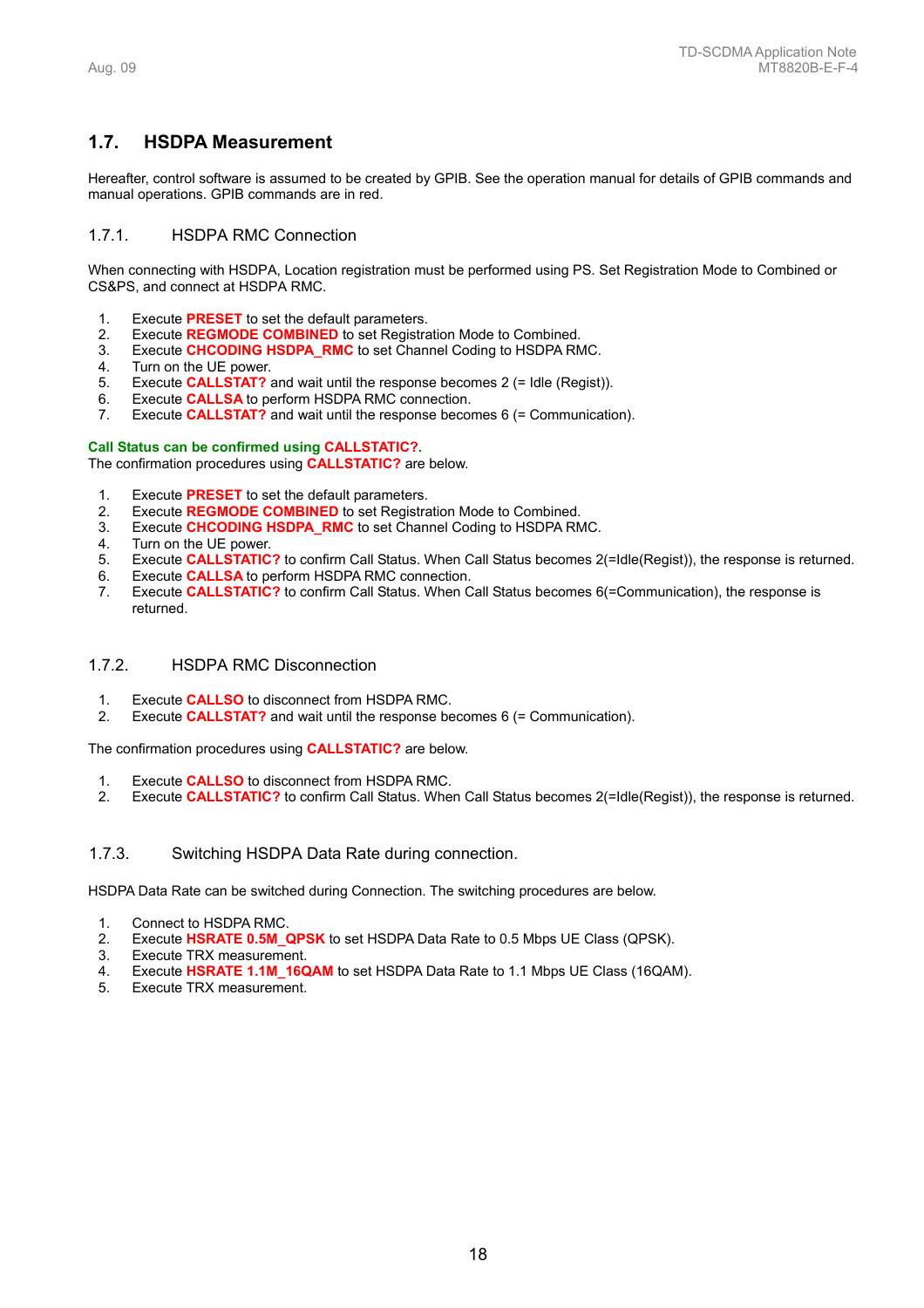#### 1.7.4. 6.3A Maximum Input Level for HS-PDSCH Reception (16QAM)

- 1. Execute **HSTYPE FRC** to set HSDPA Data Type to FRC.
- 2. Execute **MAXHARQTX 1** to set Maximum number of HARQ transmissions to 1.
- 3. Execute **RVCODINGALL 6,2,1,5** to set Redundancy and Constellation Version to 6, 2, 1, 5.
- 4. Connect at HSDPA RMC.
- 5. Execute **HSRATE 1.1M\_16QAM** to set HSDPA Data Rate to 1.1 Mbps UE Class (16QAM).
- 6. Execute **OLVL -25.0** to set Output Level to –25.0 dBm.
- 7. Execute **TPUT\_MEAS ON** to set HSDPA Throughput measurement to On.
- 8. Execute **TPUT\_TYPE TPUT** to set HSDPA Throughput Measurement Type to Throughput.
- 9. Execute **TPUT\_SAMPLE 10000** to set the number of HSDPA Throughput measurement samples to 10000 blocks.
- 10. Execute **SWP** to measure HSDPA Throughput.
- 11. Execute **TPUT?** to read the measured Throughput result.
- 12. Check the measured result is 500 kbps or more.

| HSDPA Throughput        | End                    |
|-------------------------|------------------------|
| Throughput              | 1279 kbps              |
| <b>Block Ennon Rate</b> | 0.008<br>0.0000<br>í≕. |
|                         | $0.00E + 00$           |
| Ennon Count             | (NACK + DTX)<br>Οl     |
|                         | (NACK<br>DTX.<br>O     |
| Transmitted/Sample      | 10000<br>10000 Block   |
|                         |                        |

#### 1.7.5. 9.3.1 HS-DSCH throughput for Fixed Reference Channel

The following measurement is premised on Propagation Condition being PA3 (Test 1).

#### [0.5 Mbps Class UE (QPSK)]

- 1. Execute **HSTYPE FRC** to set HSDPA Data Type to FRC.
- 2. Execute **SCRCODEID 1** to set Scrambling Code ID to 1.
- 3. Execute **MAXHARQTX 4** to set Maximum number of HARQ transmissions to 4.
- 4. Execute **RVCODINGALL 0,0,0,0** to set Redundancy and Constellation Version to 0, 0, 0, 0.
- 5. Connect at HSDPA RMC.
- 6. Execute **HSRATE 0.5M\_QPSK** to set HSDPA Data Rate to 0.5 Mbps UE Class (QPSK).
- 7. Execute **AWGNLVL ON** to set AWGN Output to On.
- 8. Execute **AWGNPWR -10.6** to set AWGN Level to -10.6 dB.
- 9. Execute **OLVL -49.4** to set Output Level to -49.4 dBm.
- 10. Wait until UE output is stabilized.
- 11. Execute **TPUT\_MEAS ON** to set HSDPA Throughput measurement to On.
- 12. Execute **TPUT\_TYPE TPUT** to set HSDPA Throughput Measurement Type to Throughput.
- 13. Execute **TPUT\_SAMPLE 10000** to set the number of HSDPA Throughput measurement samples to 10000 blocks.
- Execute **SWP** to measure HSDPA Throughput.
- 15. Execute **TPUT?** to read the measured Throughput result.
- 16. Check the measured result is 160 kbps or more.

| <b>HSDPA Throughput</b> | <b>End</b>                      |
|-------------------------|---------------------------------|
| Throughput              | 621<br>kbps                     |
| <b>Block Ennon Rate</b> | $0.00$ \ \ 3)<br>0.0000<br>(= ) |
|                         | $0.00E + 00$                    |
| Ennon Count             | (NACK + DTX)                    |
|                         | (NACK)<br>DTX.<br>OD            |
| Transmitted/Sample      | 10000<br>10000 Block            |
|                         |                                 |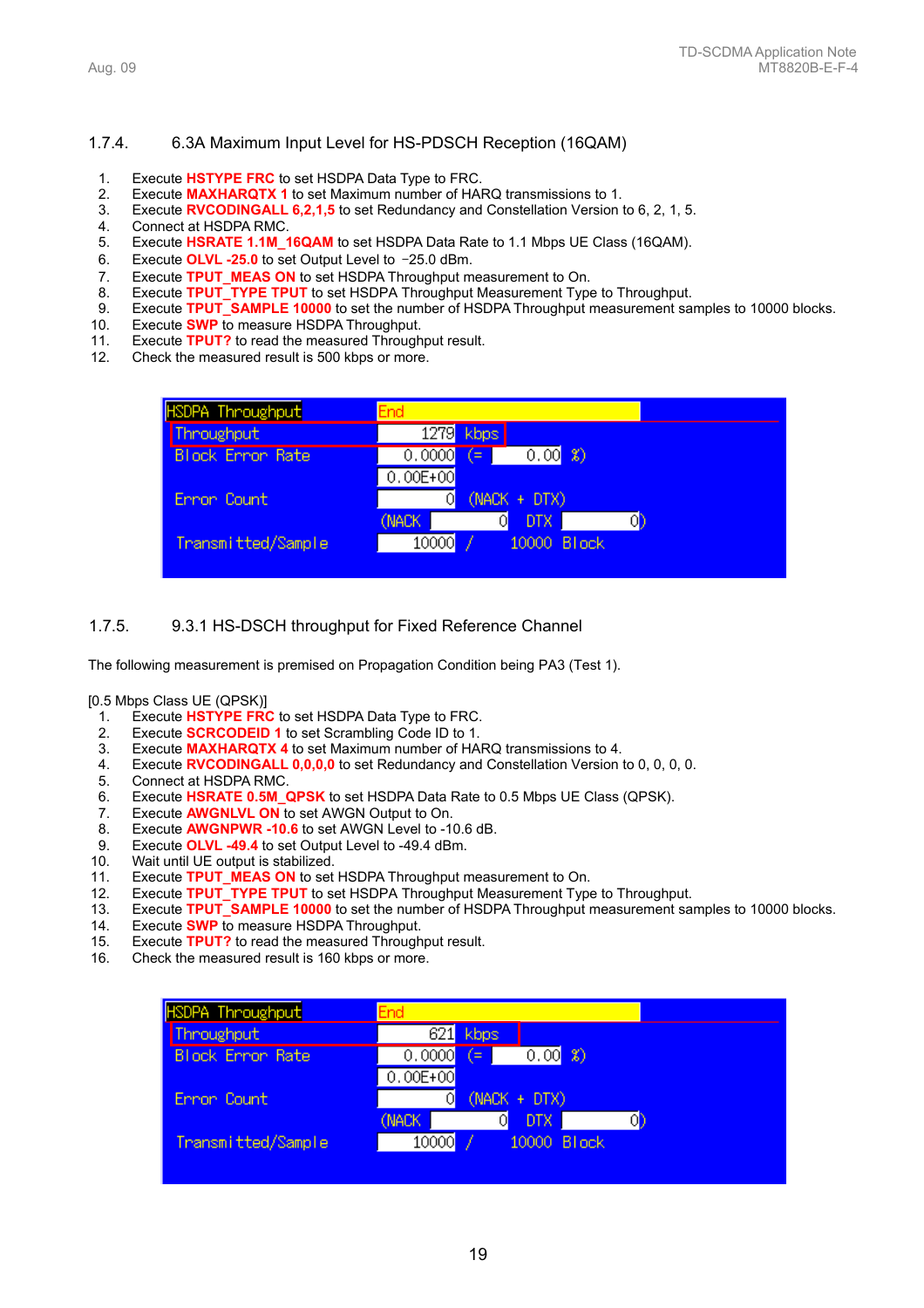#### [2.8 Mbps Class UE (16QAM)]

- 1. Execute **HSTYPE FRC** to set HSDPA Data Type to FRC.
- 2. Execute **SCRCODEID 1** to set Scrambling Code ID to 1.
- 3. Execute **MAXHARQTX 4** to set Maximum number of HARQ transmissions to 4.
- 4. Execute **RVCODINGALL 6,2,1,5** to set Redundancy and Constellation Version to 6, 2, 1, 5.
- Connect at HSDPA RMC.
- 6. Execute **HSRATE 2.8M\_16QAM** to set HSDPA Data Rate to 2.8 Mbps UE Class (16QAM).
- 7. Execute **AWGNLVL ON** to set AWGN Output to On.<br>8. Execute **AWGNPWR -15.6** to set AWGN Level to -1
- 8. Execute **AWGNPWR -15.6** to set AWGN Level to -15.6 dB.<br>9. Execute OLVL -44.4 to set Output Level to -44.4 dBm.
- Execute OLVL -44.4 to set Output Level to -44.4 dBm.
- 10. Wait until UE output is stabilized.
- 11. Execute **TPUT\_MEAS ON** to set HSDPA Throughput measurement to On.
- 12. Execute **TPUT\_TYPE TPUT** to set HSDPA Throughput Measurement Type to Throughput.
- 13. Execute **TPUT\_SAMPLE 10000** to set the number of HSDPA Throughput measurement samples to 10000 blocks.
- Execute **SWP** to measure HSDPA Throughput.
- 15. Execute **TPUT?** to read the measured Throughput result.
- 16. Check the measured result is 890 kbps or more.

| HSDPA Throughput <mark>l</mark> | End                        |
|---------------------------------|----------------------------|
| Throughput                      | 1270 kbps                  |
| <b>Block Ennon Rate</b>         | 0.673)<br>0.0067<br>′≕     |
|                                 | $6.70E - 03$               |
| Ennon Count                     | $(NACK + DTX)$<br>67       |
|                                 | 67<br>(NACK)<br>DTX.<br>0ľ |
| Transmitted/Sample              | 10000<br>10000 Block       |
|                                 |                            |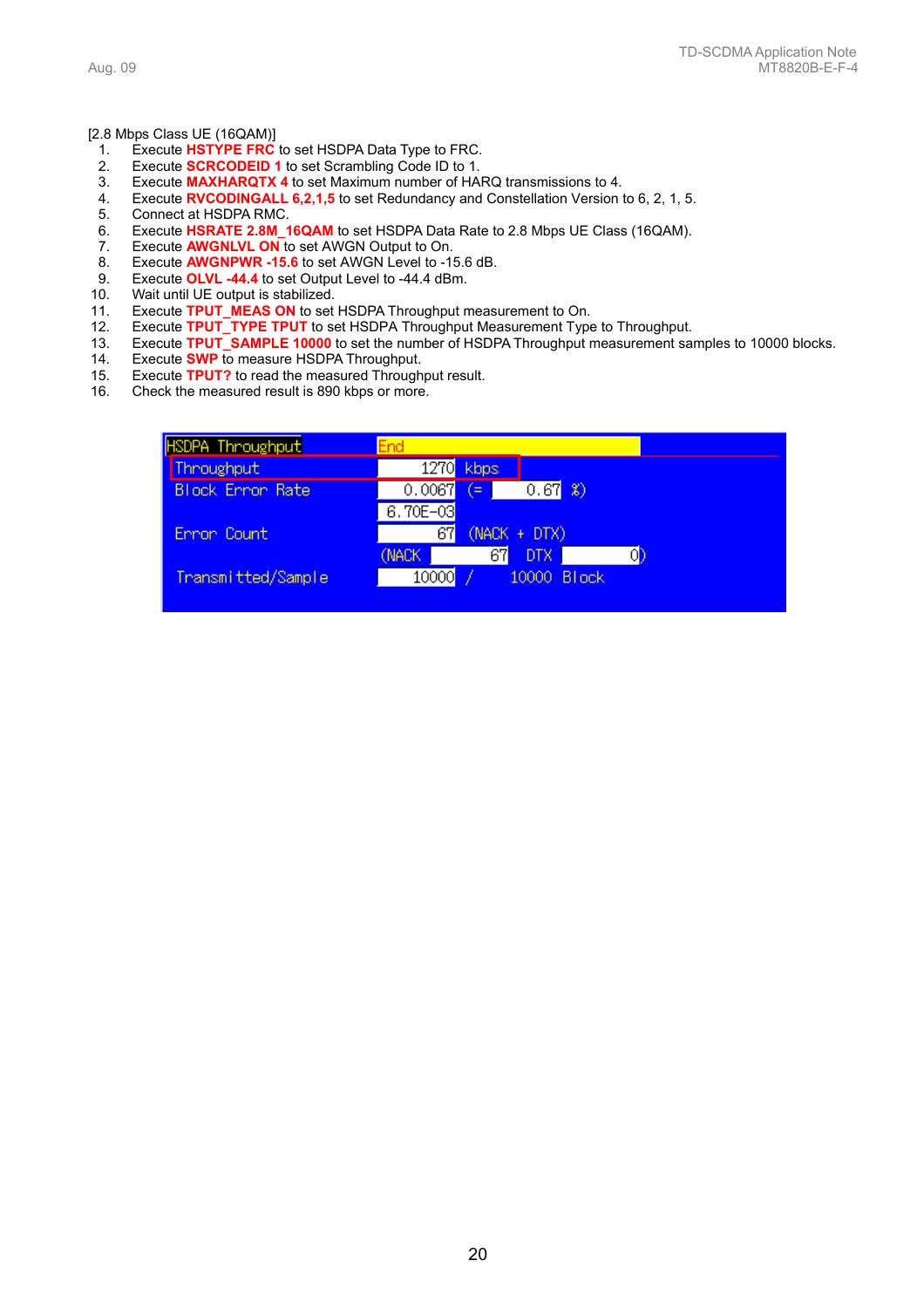# 1.7.6. 9.3.2 HS-DSCH throughput for Variable Reference Channel (2.8 Mbps UE)

The following measurement is premised on Propagation Condition being PA3 (Test 1).

- 
- 1. Execute **HSTYPE VRC** to set HSDPA Data Type to VRC.<br>2. Execute **SCRCODEID 1** to set Scrambling Code ID to 1. 2. Execute **SCRCODEID 1** to set Scrambling Code ID to 1.
- 3. Execute **MAXHARQTX 1** to set Maximum number of HARQ transmissions to 1.
- 4. Execute **RVCODINGALL 0,0,0,0** to set Redundancy and Constellation Version to 0, 0, 0, 0.
- 5. Connect at HSDPA RMC.<br>6. Execute **HSRATE 2.8M 1**
- Execute HSRATE 2.8M\_16QAM to set HSDPA Data Rate to 2.8 Mbps UE Class (16QAM).
- 7. Execute **AWGNLVL ON** to set AWGN Output to On.
- 8. Execute **AWGNPWR -15.0** to set AWGN Level to -15.0 dB.
- 9. Execute **OLVL -45.0** to set Output Level to -45.0 dBm.
- 10. Wait until UE output is stabilized.
- 11. Execute **TPUT\_MEAS ON** to set HSDPA Throughput measurement to On.
- 12. Execute **TPUT\_TYPE TPUT** to set HSDPA Throughput Measurement Type to Throughput.
- 13. Execute **TPUT\_SAMPLE 10000** to set the number of HSDPA Throughput measurement samples to 10000 blocks.
- 14. Execute **SWP** to measure the HSDPA Throughput.
- 15. Execute **TPUT?** to read the measured Throughput result.
- 16. Check the measured result is 783 kbps or more.

| <b>HSDPA Throughput</b> | End                               |
|-------------------------|-----------------------------------|
| Throughput              | 1099 kbps                         |
| <b>Block Error Rate</b> | $6.11$ $\bm{3}$<br>0.0611<br>(=)  |
|                         | $6.11E - 02$                      |
| Error Count             | (NACK + DTX)<br>611               |
|                         | 611<br>(NACK)<br><b>DTX</b><br>OD |
| Transmitted/Sample      | 10000<br>10000 Block              |
|                         |                                   |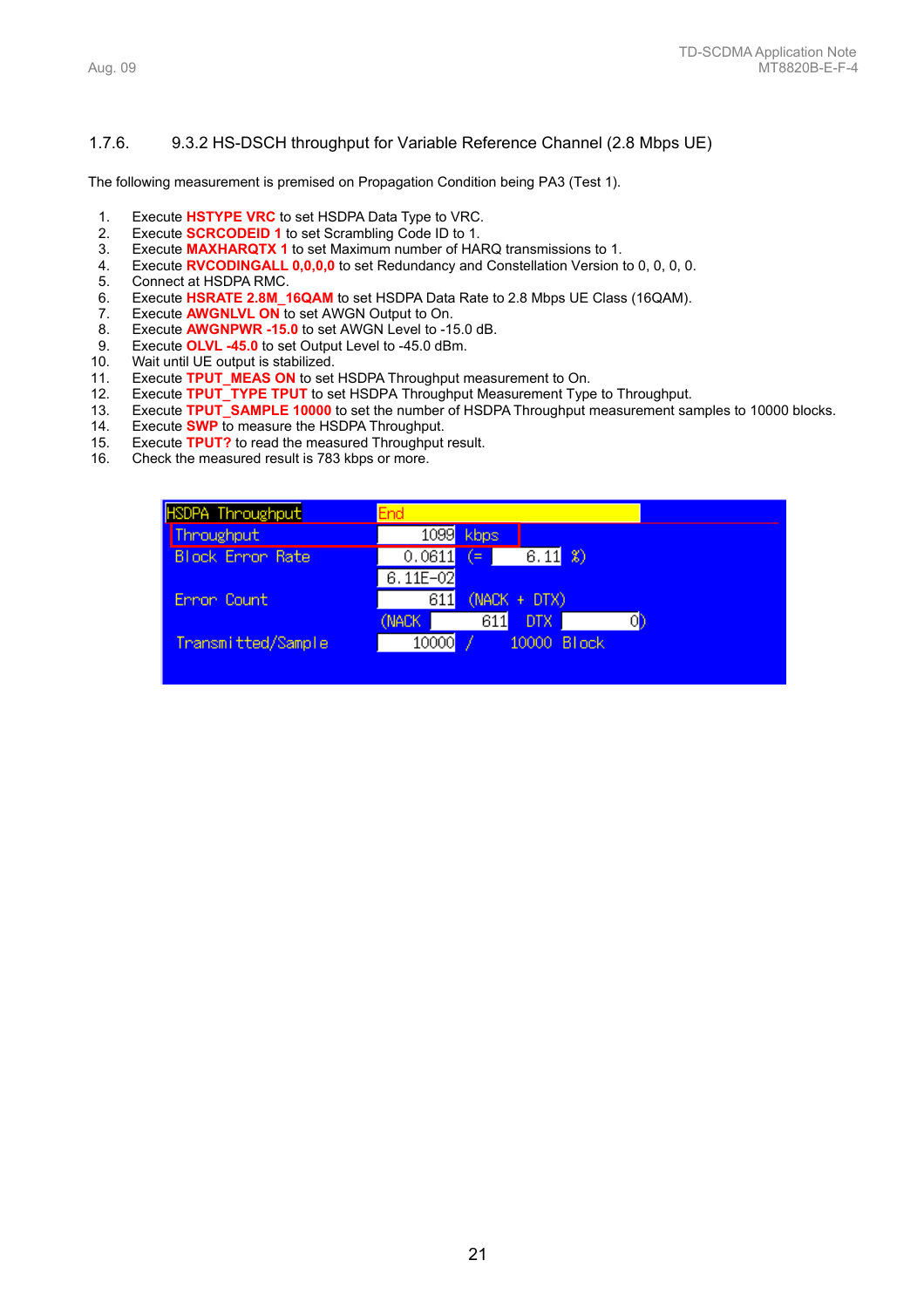# 1.7.7. 9.3.3 Reporting of HS-DSCH Channel Quality Indicator (2.8 Mbps UE)

- 1. Execute **HSTYPE VRC** to set HSDPA Data Type to VRC.
- 2. Execute **MAXHARQTX 1** to set Maximum number of HARQ transmissions to 1.
- 3. Connect at HSDPA RMC 2.8 Mbps UE Class (16QAM).
- 4. Execute **AWGNLVL ON** to set AWGN Output to On.
- 5. Execute **AWGNPWR -1** to set AWGN Level to -1 dB.
- Execute **OLVL -59.0** to set Output Level to -59.0 dBm.
- 7. Wait until UE output is stabilized.
- 8. Execute **TPUT\_MEAS ON** to set HSDPA Throughput measurement to On.<br>9. Execute **TPUT TYPE CQI** to set HSDPA Throughput Measurement Type to
- 9. Execute **TPUT\_TYPE CQI** to set HSDPA Throughput Measurement Type to CQI.
- 10. Execute **TPUT\_SAMPLE 10000** to set the number of HSDPA Throughput measurement samples to 10000 blocks.
- 11. Execute **CQI MEAS ON** to set CQI measurement to On.
- 12. Execute **CQI\_SAMPLE 2000** to set the number of CQI measurement samples to 2000 blocks.
- 13. Execute **CQI\_RANGE 3** to set CQI counting range to 3.
- 14. Execute **SWP** to measure HSDPA Throughput.
- 15. Execute **TPUT\_BLER?** to read the measured Throughput result.
- Check the measured result is 0.1 or less.
- 17. Execute **CQI\_SUM?** to read the CQI measurement result.
- 18. Checkt the measured result is 1800 or more.



| HSDPA CQI                          | End               |                            |            |      |  |
|------------------------------------|-------------------|----------------------------|------------|------|--|
|                                    | Avg.              | Median                     | Max.       | Min. |  |
| CQI (RTBS)                         | $\overline{30.9}$ | 31                         | 36         | 27   |  |
| Sum in Median CQI ±<br><b>A</b> 37 | 1994              |                            |            |      |  |
| Rate                               | 99.70             | $\boldsymbol{\mathcal{E}}$ |            |      |  |
| <b>RMF</b>                         | <b>QPSK</b>       | 2000                       | 169AM      | 0    |  |
| Received/Sample                    | 2000              |                            | 2000 Block |      |  |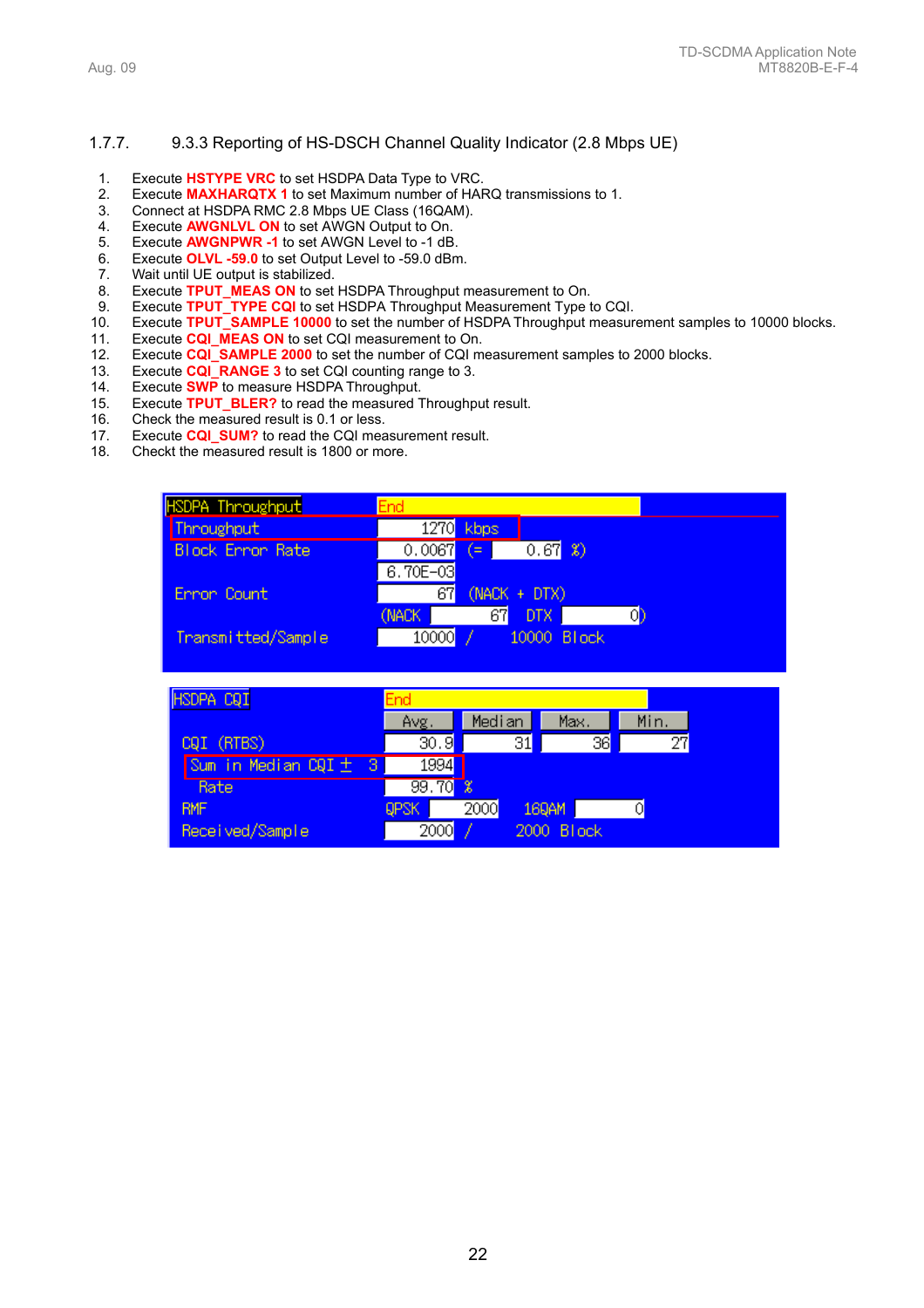## 1.7.8. 9.3.4 HS-SCCH Detection Performance

The following measurement is premised on Propagation Condition being PA3 (Test 1).

- 1. Execute **HSTYPE FRC** to set HSDPA Data Type to FRC.<br>2. Execute **SCRCODEID 0** to set Scrambling Code ID to 0.
- 2. Execute **SCRCODEID 0** to set Scrambling Code ID to 0.
- 3. Connect at HSDPA RMC 1.1 Mbps UE Class (QPSK).
- 4. Execute **AWGNLVL ON** to set AWGN Output to On.
- 5. Execute **AWGNPWR -16.6** to set AWGN Level to -16.6 dB.<br>6. Execute HSSCCH2 ON to set Downlink HS-SCCH #2 #4 t
- 6. Execute HSSCCH2 ON to set Downlink HS-SCCH #2 #4 to On.<br>7. Execute OLVL -43.4 to set Output Level to -43.4 dBm.
- Execute OLVL -43.4 to set Output Level to -43.4 dBm.
- 8. Wait until UE output is stabilized.
- 9. Execute **TPUT\_MEAS ON** to set HSDPA Throughput measurement to On.
- 10. Execute **TPUT\_TYPE SCCHDET** to set HSDPA Throughput Measurement Type to HS-SCCH Detection.
- 11. Execute **TPUT\_SAMPLE 10000** to set the number of HSDPA Throughput measurement samples to 10000 blocks.
- 12. Execute **SWP** to measure HSDPA Throughput.
- 13. Execute **TPUT\_BLER?** to read the measured Throughput result.
- 14. Check the measured result is 0.01 or less.

| HSDPA Throughput        | End                            |
|-------------------------|--------------------------------|
| Throughput              | 621<br>kbps                    |
| <b>Block Error Rate</b> | 0.0000<br>′=                   |
|                         | $0.00E + 00$                   |
| Ennon Count             | (DTX)                          |
|                         | (NACK<br><b>DTX</b>            |
| Transmitted/Sample      | 10000<br><b>Block</b><br>10000 |
|                         |                                |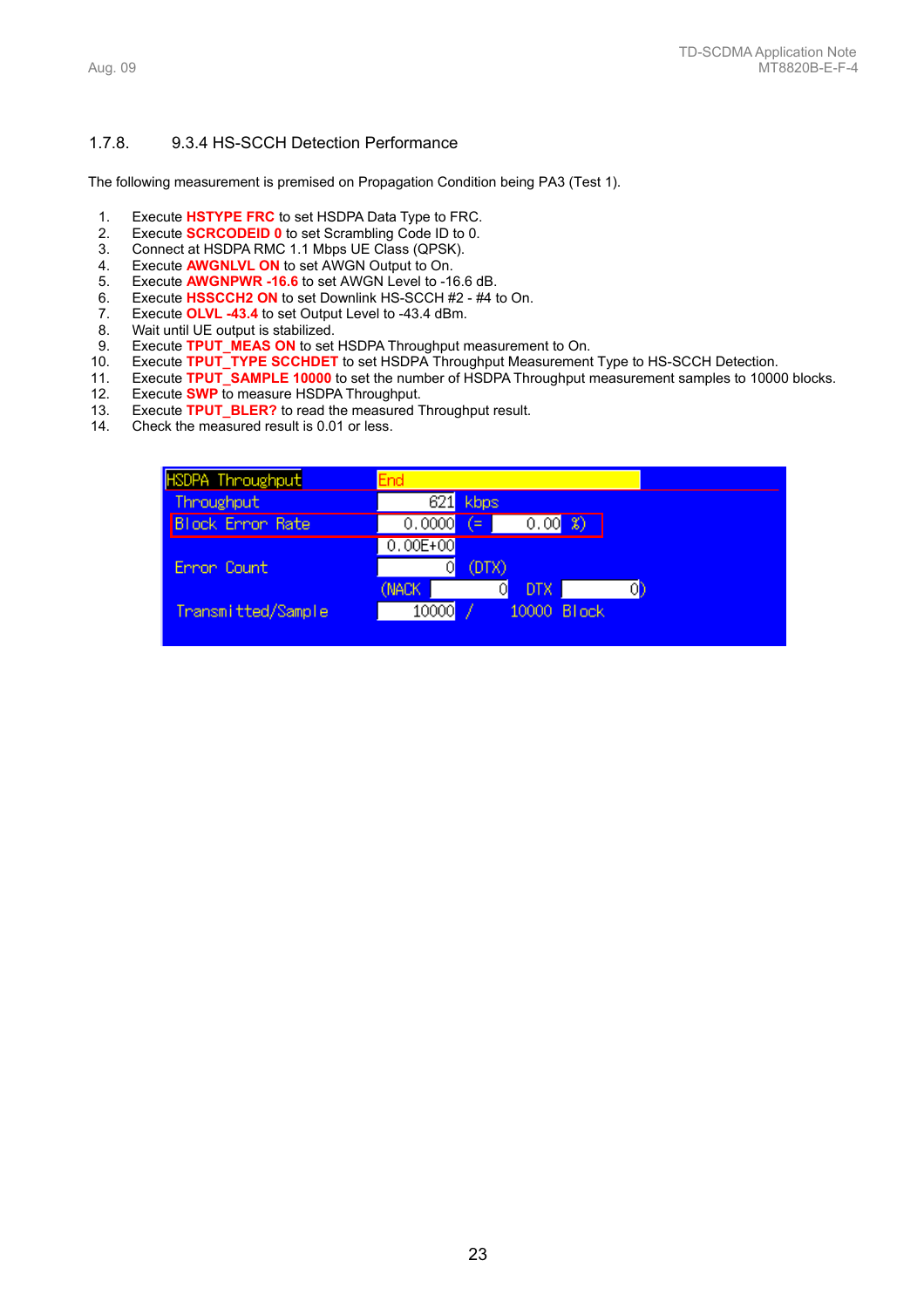# **1.8. HSUPA Measurement**

Hereafter, control software is assumed to be created by GPIB. See the operation manual for details of GPIB commands and manual operations. GPIB commands are in red.

# 1.8.1. HSUPA RMC Connection

When connecting with HSUPA, Location registration must be performed using PS. Set Registration Mode to Combined or CS&PS, and connect at HSUPA RMC.

- 1. Execute **PRESET** to set the default parameters.
- 2. Execute **REGMODE COMBINED** to set Registration Mode to Combined.
- 3. Execute **CHCODING HSUPA\_RMC** to set Channel Coding to HSUPA RMC.
- 4. Turn on the UE power.
- 5. Execute **CALLSTAT?** and wait until the response becomes 2 (= Idle (Regist)).
- 6. Execute **CALLSA** to perform HSUPA RMC connection.
- 7. Execute **CALLSTAT?** and wait until the response becomes 6 (= Communication).

#### **Call Status can be confirmed using CALLSTATIC?.**

The confirmation procedures using **CALLSTATIC?** are below.

- 8. Execute **PRESET** to set the default parameters.
- 9. Execute **REGMODE COMBINED** to set Registration Mode to Combined.
- 10. Execute **CHCODING HSUPA\_RMC** to set Channel Coding to HSUPA RMC.
- 11. Turn on the UE power.
- 12. Execute **CALLSTATIC?** to confirm Call Status. When Call Status becomes 2(=Idle(Regist)), the response is returned.
- 13. Execute **CALLSA** to perform HSUPA RMC connection.
- 14. Execute **CALLSTATIC?** to confirm Call Status. When Call Status becomes 6(=Communication), the response is returned.

# 1.8.2. HSUPA RMC Disconnection

- 1. Execute **CALLSO** to disconnect from HSUPA RMC.
- 2. Execute **CALLSTAT?** and wait until the response becomes 6 (= Communication).

The confirmation procedures using **CALLSTATIC?** are below.

- 1. Execute **CALLSO** to disconnect from HSUPA RMC.
- 2. Execute **CALLSTATIC?** to confirm Call Status. When Call Status becomes 2(=Idle(Regist)), the response is returned.

# 1.8.3. Switching HSUPA Data Rate during connection.

HSUPA Data Rate can be switched during Connection. The switching procedures are below.

- 1. Connect to HSUPA RMC.
- 2. Execute **HSURATE FRC1\_CAT3\_6** to set HSUPA Data Rate to FRC1 (Category3-6).
- 3. Execute TRX measurement.
- 4. Execute **HSURATE FRC2** to set HSUPA Data Rate to FRC2.
- 5. Execute TRX measurement.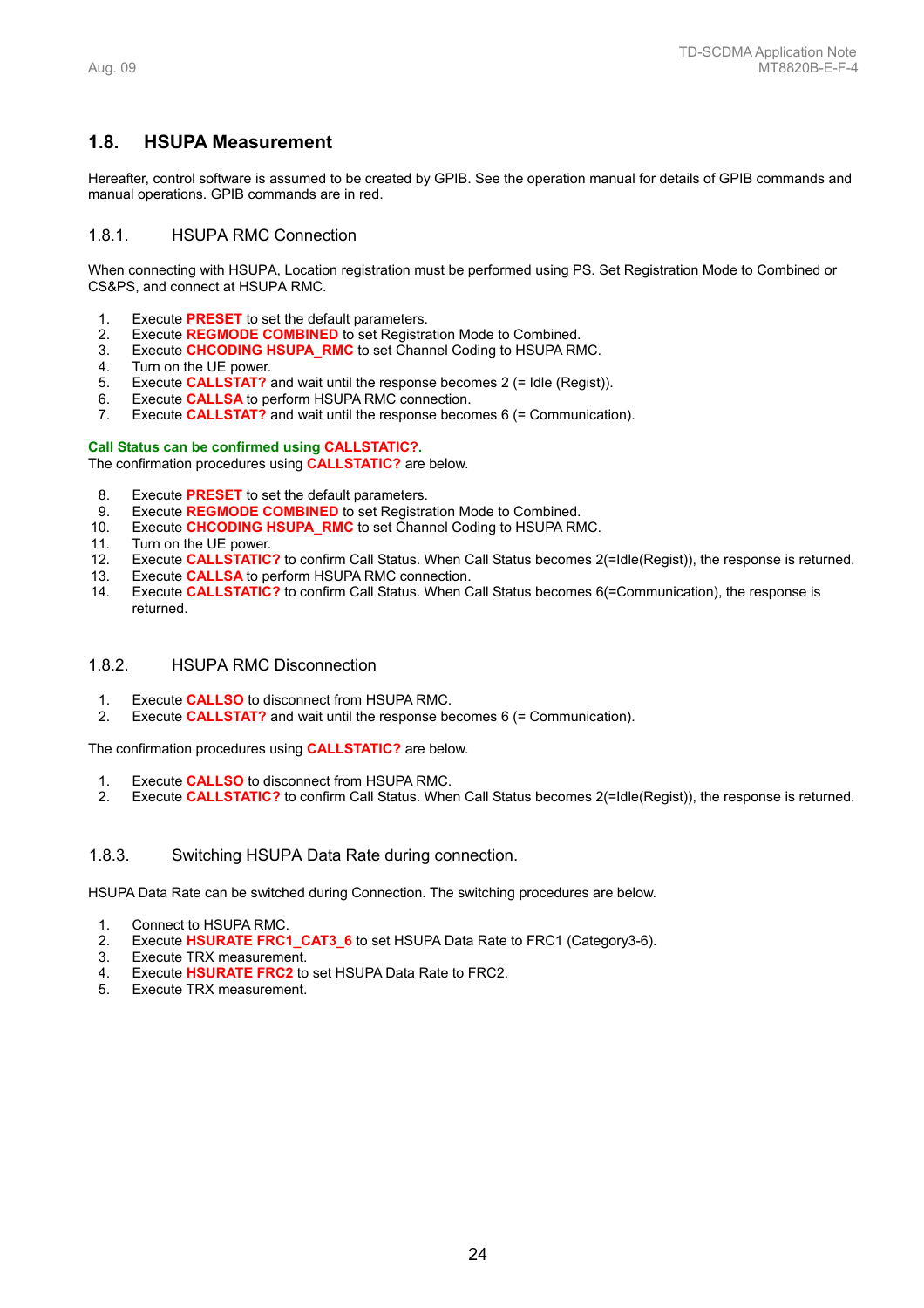# 1.8.4. 5.7.1A Error Vector Magnitude with E-DCH 16QAM

- 1. Connect to HSUPA RMC.
- 2. Execute **HSURATE FRC2** to set HSUPA Data Rate to FRC2.
- 3. Execute **TESTPRM CALL\_20DBM** to set Test Parameter to Call EVM & PCDE@-20 dBm.
- 4. Wait until UE power reaches -20 dBm.
- 5. Execute **MOD\_AVG 20** to set the average count of Modulation Analysis measurement to 20 times.
- 6. Execute **EPUCH MEAS SLOT 4** to set E-PUCH Measurement Measurement Slot to 4.
- 7. Execute **SWP** to perform Modulation Analysis measurement.
- 8. Execute **AVG EVM?** to read EVM measurement result.
- 9. Check the measurement result is lower than 14.0%.

| Modulation Analysis View |                     |                   |                   | 20)<br>(Meas, Count :<br>20/             |
|--------------------------|---------------------|-------------------|-------------------|------------------------------------------|
|                          | Avg.                | Max.              | Min.              | Limit                                    |
| Error Vector Magnitude   | 5.36                | 5.66              |                   | $5.19 \; %$ (rms) $\leq 17.5 \; %$ (rms) |
| Peak Vector Error        | 56.12               | 64.31             | 46.27             | 8                                        |
| Phase Ennon              | $\overline{2.28}$   | $\overline{2.41}$ | $\overline{2.16}$ | deg.(rms)                                |
| Magnitude Ennon          | $\overline{3.62}$   | 3.82              | 3.39              | $%$ (rms)                                |
| Onigin Offset            | $-27.82$            | $-27.54$          | $-28.02$          | dB                                       |
| IQ Imbalance             | $\overline{100.39}$ | 100.77            | 100.05            | $*(1/9)$                                 |
| <b>Rho</b>               | 0.99713             | 0.99731           | 0.99680           |                                          |
| Judgement                | Pass                |                   |                   |                                          |

1.8.5. 11.1 Detection of E-DCH HARQ ACK Indicator Channel (E-HICH)

- 1. Connect to HSUPA RMC.
- 2. Execute **HSURATE FRC1\_CAT3\_6** to set HSUPA Data Rate to FRC1 (Category3-6). When UE does not support FRC1 (Category3-6), execute **HSURATE FRC1\_CAT1\_2** to set HSUPA Data Rate to FRC1 (Category1-2).

#### [Test1]

- 3. Execute **EHICHPAT NACK** to set E-HICH Pattern to NACK.
- 4. Execute **OLVL -60.0** to set Output Level to -60.0dBm.
- 5. Execute **AWGNLVL ON** to turn on AWGN output.
- 6. Execute **AWGNPWR 0.0** to set Ior/Ioc to 0dB.
- 7. Execute **EHICHLVL -7.5** to set E-HICH Ec/Ior to -7.5dB.
- 8. Execute **ALLMEASITEMS\_OFF** to turn off all measurement items.
- 9. Execute **PERFORM\_MEAS ON** to turn on HSUPA Performance measurement.
- 10. Execute **PERFORM\_SAMPLE 1000** to set the number of HSUPA Performance measurement samples at 1000 block.
- 11. Execute **SWP** to perform HSUPA Performance measurement.
- 12. Execute **FALSE\_ACK\_NACK\_PROB? EXP** to read False ACK Probability measurement result.
- 13. Check the measurement result is lower than 2E-3.

# [Test2]

- Execute **EHICHPAT ACK** to set E-HICH Pattern to ACK.
- 15. Execute **OLVL –60.0** to set Output Level to -60.0dBm.
- 16. Execute **AWGNLVL ON** to turn on AWGN output.
- 17. Execute **AWGNPWR 0.0** to set Ior/Ioc to 0.0dB.
- 18. Execute **EHICHLVL -7.5** to set E-HICH Ec/Ior to -7.5dB.
- 19. Execute **ALLMEASITEMS\_OFF** to turn off all measurement items.
- 20. Execute **PERFORM\_MEAS ON** to turn on HSUPA Performance measurement.
- 21. Execute **PERFORM\_SAMPLE 1000** to set the number of HSUPA Performance measurement samples at 1000 block.
- 22. Execute **SWP** to perform HSUPA Performance measurement.
- 23. Execute **FALSE\_ACK\_NACK\_PROB? EXP** to read False NACK Probability measurement result.
- 24. Check the measurement result is lower than 2E-2.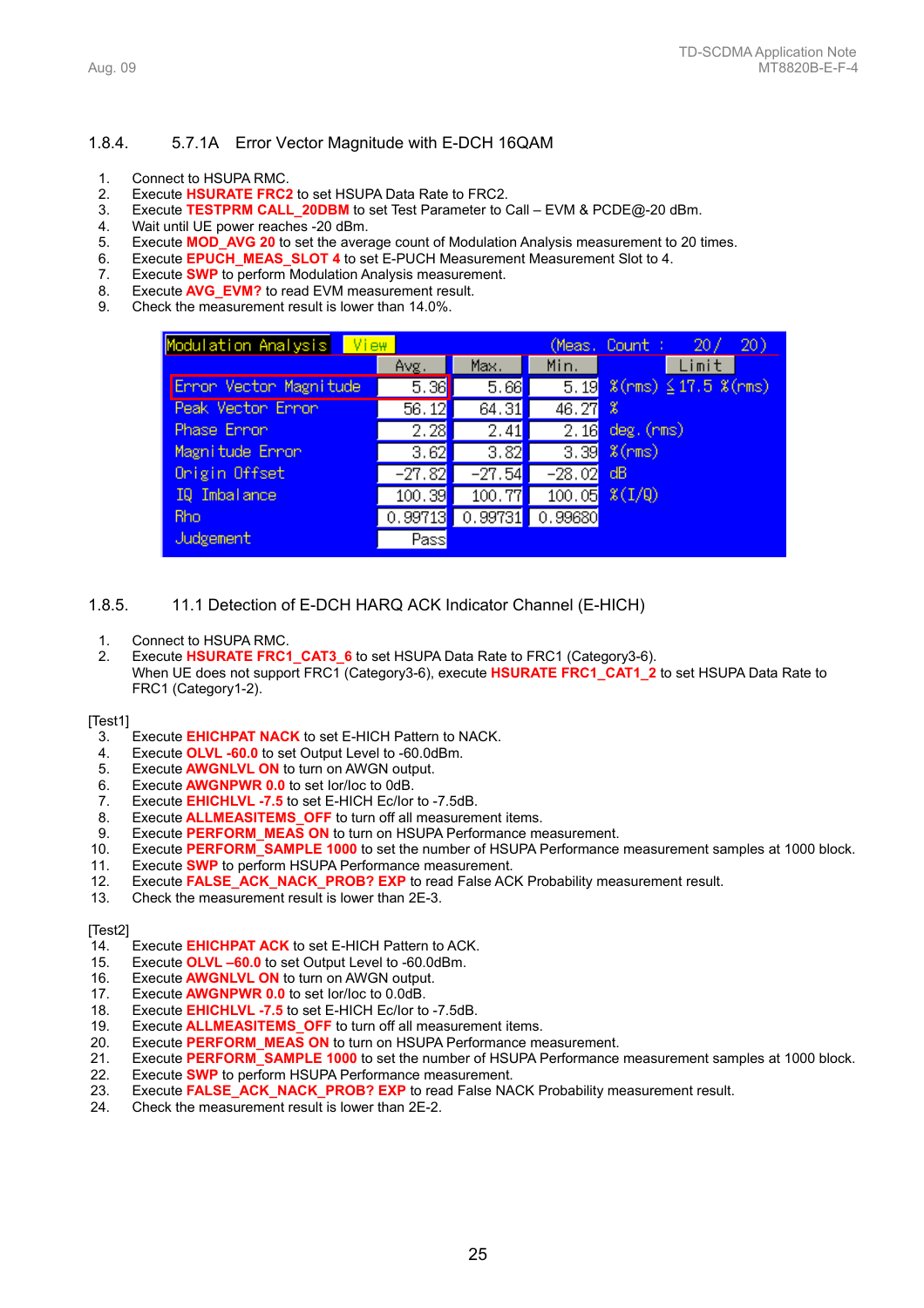## 1.8.6. 11.2 Demodulation of E-DCH Absolute Grant Channel (E-AGCH)

- 1. Connect to HSUPA RMC.
- 2. Execute **HSURATE FRC1\_CAT3\_6** to set HSUPA Data Rate to FRC1 (Category3-6). When UE does not support FRC1 (Category3-6), execute HSURATE FRC1\_CAT1\_2 to set HSUPA Data Rate to FRC1 (Category1-2).
- 3. Execute **EHICHPAT ACK** to set E-HICH Pattern to ACK.
- 4. Execute **ABSGNTVAL 31** to set E-AGCH Absolute Grant Value to 31.
- 5. Execute **OLVL -51.4** to set Output Level to -51.4dBm.
- 6. Execute **AWGNLVL ON** to turn on AWGN output.
- 7. Execute **AWGNPWR -8.6** to set lor/loc to 8.6dB.<br>8. Execute **EAGCHLVL -3.0** to set E-AGCH Ec/lor
- Execute **EAGCHLVL -3.0** to set E-AGCH Ec/Ior to -3.0dB.
- 9. Execute **ALLMEASITEMS\_OFF** to turn off all measurement items.
- 
- 10. Execute **PERFORM\_MEAS ON** to turn on HSUPA Performance measurement.<br>11. Execute **PERFORM\_SAMPLE 1000** to set the number of HSUPA Performance Execute **PERFORM\_SAMPLE 1000** to set the number of HSUPA Performance measurement samples to 1000 block.
- 12. Execute **SWP** to perform HSUPA Performance measurement.
- 13. Execute **MISSED\_DTCTN\_PROB? EXP** to read Missed E-AGCH Detection Probability measurement result.
- Check the measurement result is lower than  $0.01(1E-2)$ .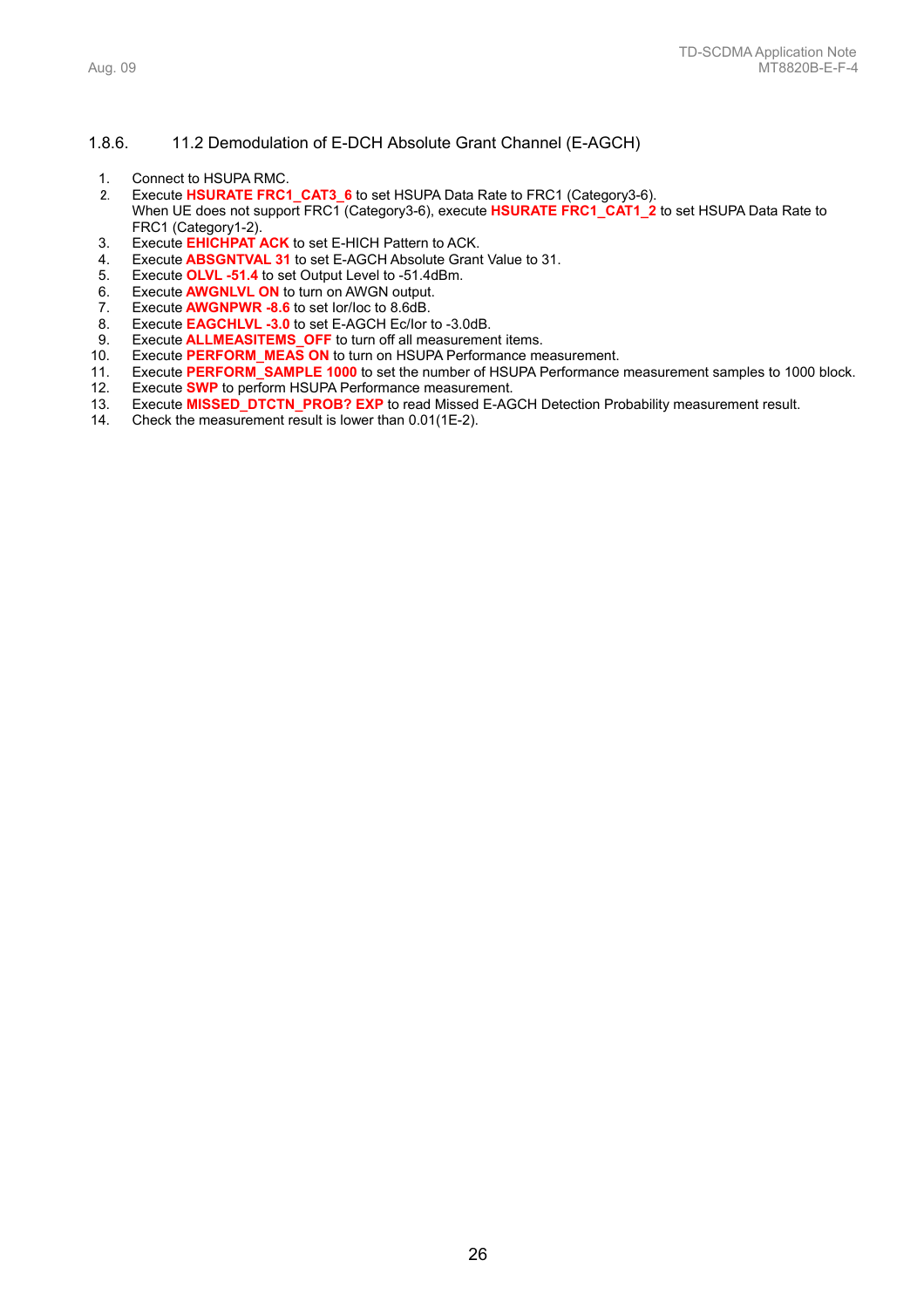# **1.9. UE Report**

Measurement Report can be sent to UE. The following explains how to acquire the report value of Primary CCPCH RSCP.

- 
- 1. Connect to Test Loop Mode1.<br>2. Execute **MEASREP ON** to rep 2. Execute **MEASREP ON** to report Measurement Report to UE.
- 3. Execute **CALLRFR** to initialize UE Report value.
- 4. Execute **PCCPCH\_RSCP? FLAG**. When response is 1,,report is returned.<br>5. Execute **PCCPCH\_RSCP?** to read P-CCPCH Ec/N0 value.
- 5. Execute **PCCPCH\_RSCP?** to read P-CCPCH Ec/N0 value.<br>6. When reading Report value again, return to 3.
- When reading Report value again, return to 3.



UE Report is updated at regular interval. When using PCCPCH\_RSCP? 1 to 10, the latest updated value is returned after UE Report is updated for specified counts.

- 1. Connect to Test Loop Mode1.<br>2. Execute MEASREP ON to ret
- 2. Execute **MEASREP ON** to report Measurement Report to UE.
- 
- 3. Execute **OLVL -90.0** to set Output Level to -90.0 dBm.<br>4. Execute **PCCPCH RSCP? 3** to read P-CCPCH Ec/N0 Execute **PCCPCH\_RSCP? 3** to read P-CCPCH Ec/N0 value after UE Report is updated for three times.